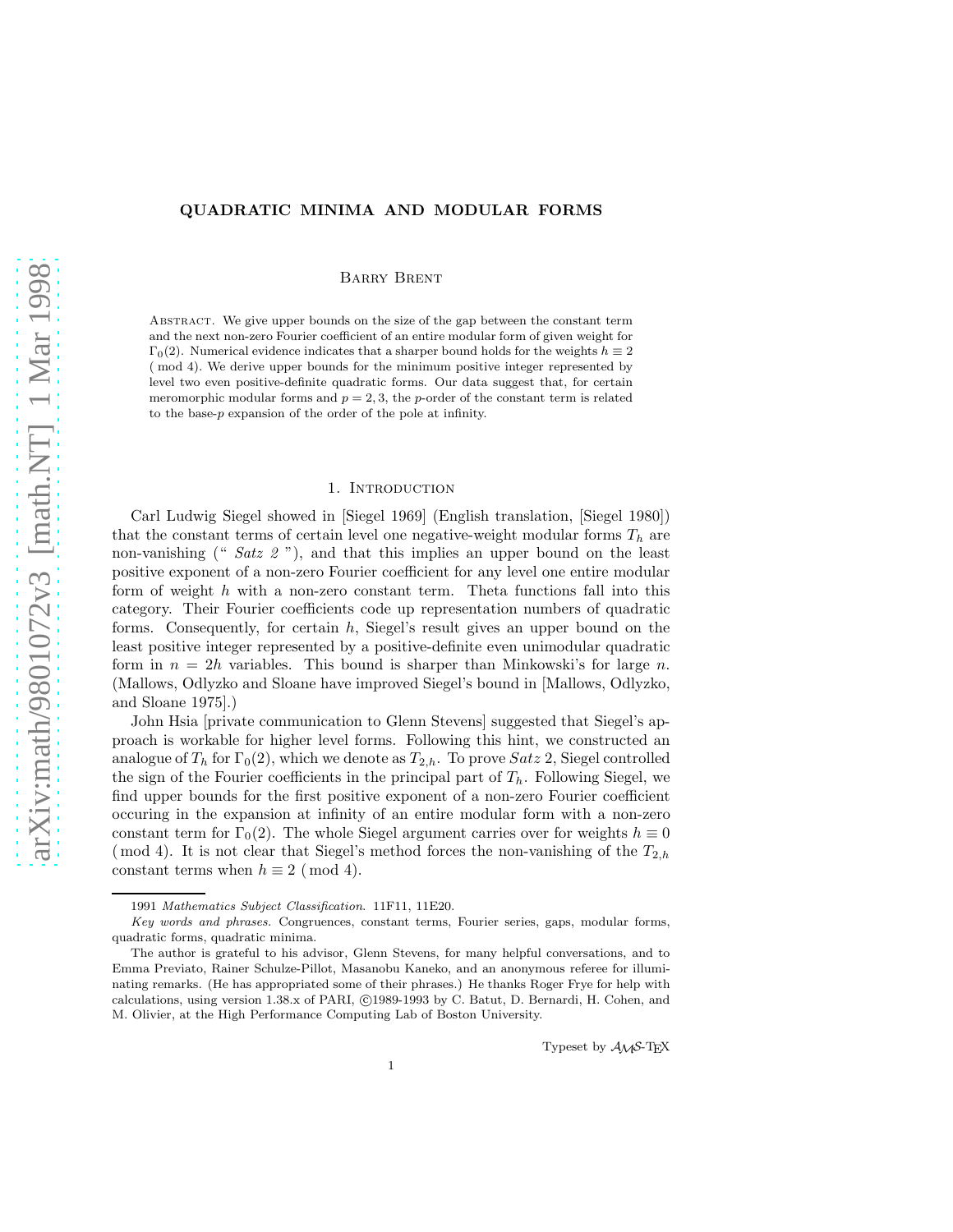In the latter case, we took two approaches. We used a simple trick to derive a bound on the size of the gap after a non-zero constant term in the case  $h \equiv 2$ (mod 4) from our  $h \equiv 0 \pmod{4}$  result, avoiding the issue of the non-vanishing of the constant term of  $T_{2,h}$ , but at the cost of a weaker estimate. Also (at the suggestion of Glenn Stevens), we searched for congruences that would imply the non-vanishing of the constant term of  $T_{2,h}$ . We found numerical evidence that certain congruences dictate the 2- and 3-orders, not only of the constant terms of the  $T_{2,h}$ , but of a wider class of meromorphic modular forms of level  $N \leq 3$ . These congruences imply the non-vanishing of the constant term of  $T_{2,h}$  for  $h \equiv 2$ (mod 4), but not for  $h \equiv 0 \pmod{4}$ .

Let us denote the vector space of entire modular forms of weight h for  $\Gamma_0(2)$ as  $M(2, h)$ . In section 2, we prove that the second non-zero Fourier coefficient of an an element of  $M(2, h)$  with non-zero constant term must have exponent  $\leq$  $\dim M(2, h)$  if  $h \equiv 0 \pmod{4}$ , or  $\leq 2 \dim M(2, h)$  if  $h \equiv 2 \pmod{4}$ . (We will see that  $\dim M(2, h) = 1 + \lfloor \frac{h}{4} \rfloor$ .) In section 3, we describe the numerical experiments which indicate the non-vanishing of the constant terms of  $T_{2,h}$ . Specifically, the experiments suggest that if a meromorphic modular form for  $\Gamma_0(N)$ ,  $1 \leq N \leq$ 3 with a normalized integral Fourier expansion at infinity can be written as a quotient of two monomials in Eisenstein series, then for  $p = 2, 3$ , the p-order of the constant term is determined by the weight and the base- $p$  expansion of the pole-order. (We are aware of several papers in which base-p expansions come up in analytical contexts, including discussions of the poles of coefficients of Bernoulli polynomials: [Kimura, 1988], [Adelberg I, Adelberg II, 1992], and [Adelberg III, 1996].) In section 4, we prove some of the congruences. In section 5, we apply the section 2 results to the problem of level two quadratic minima. We state some conjectures in section 6.

The calculation of Fourier coefficients was usually done by formal manipulation of power series. When we could decompose a form into an infinite product (for example, the form  $\Delta^{-s}$ ), we applied the recursive relations of Theorem 14.8, [Apostol 1976], which is reproduced in section 2.

## 2. Bounds for gaps in the Fourier expansions of entire modular forms

Section 2.1 is introductory. We define several modular forms, some of which we will not need until section 3. In 2.2, we compute the Fourier expansions of some higher level Eisenstein series. In section 2.3, we estimate the first positive exponent of a non-zero Fourier coefficient in the expansion of an entire modular form for  $\Gamma_0(2)$  with a non-zero constant term.

2.1. Some modular objects. This section is a tour of the objects mentioned in the article. The main building blocks are Eisenstein series with known divisors and computable Fourier expansions.

As usual, we denote by  $\Gamma_0(N)$  the congruence subgroup

$$
\Gamma_0(N) = \left\{ \begin{pmatrix} a & b \\ c & d \end{pmatrix} \in SL(2, \mathbf{Z}) : c \equiv 0 \, (\mod N) \right\}
$$

and by  $\Gamma(N)$  the subgroup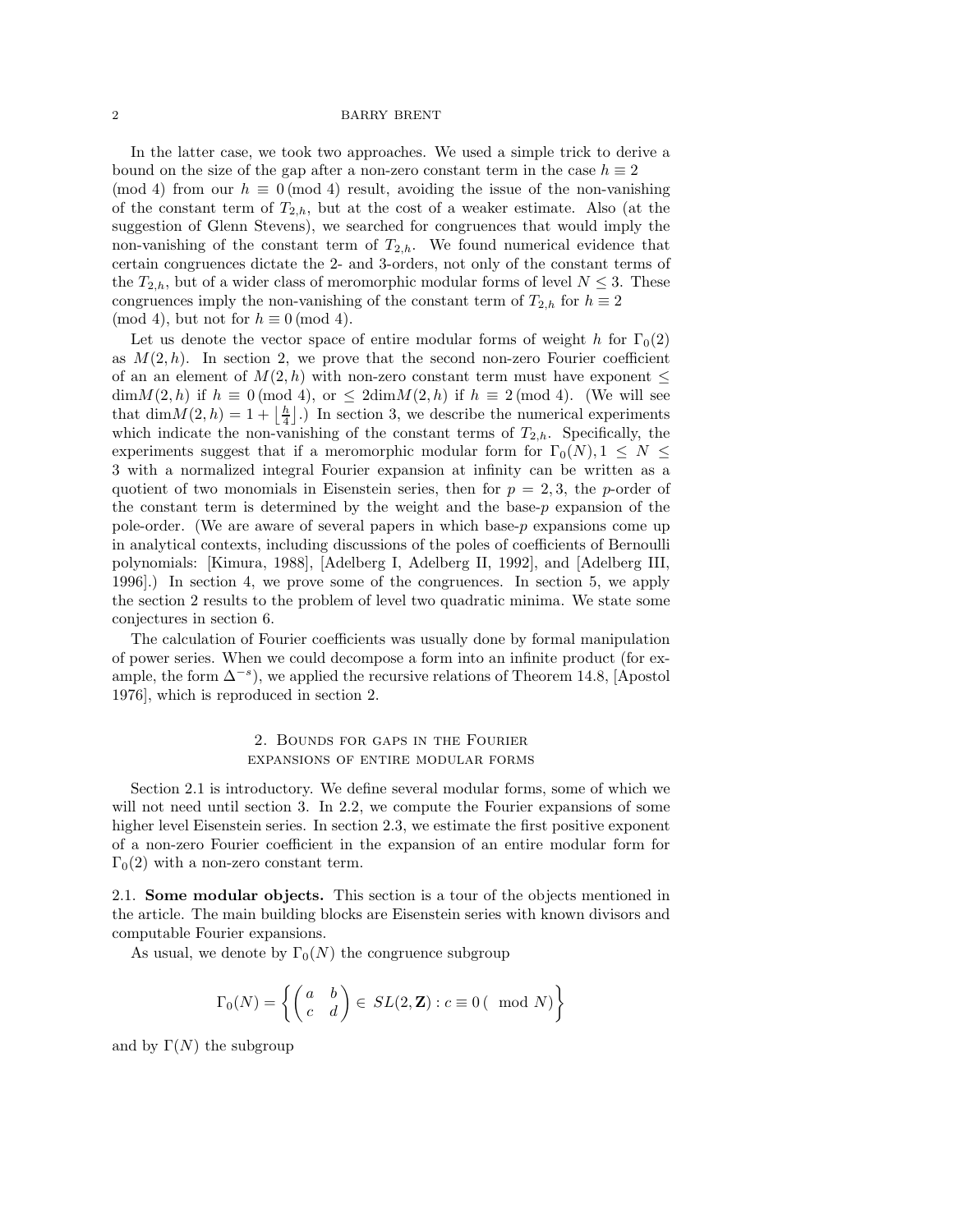$$
\Gamma(N)=\left\{\begin{pmatrix} a&b \\ c&d \end{pmatrix} \in SL(2,{\bf Z}):\begin{pmatrix} a&b \\ c&d \end{pmatrix}\equiv \begin{pmatrix} 1&0 \\ 0&1 \end{pmatrix} \left(\!\!\begin{array}{c} \mod N \end{array}\!\!\right)\right\}.
$$

The vector space of entire modular forms of one variable in the upper half plane  $\mathfrak H$  of weight h for  $\Gamma_0(N)$  ("level N") and trivial character, we denote by  $M(N, h)$ . We have an inclusion lattice satisfying:

$$
M(L, h) \subset M(N, h)
$$
 if and only if  $L|N$ .

More particularly, any entire modular form for  $SL(2, \mathbb{Z})$  is also one for  $\Gamma_0(2)$ . The *conductor* of f is the least natural number N such that  $f \in M(N, h)$ . The dimension of  $M(N, h)$  is denoted by  $r(N, h)$ , or  $r<sub>h</sub>$ , or by r. We have the following formulas for positive even h. If  $h \not\equiv 2 \pmod{12}$ , then

$$
r(1,h) = \left\lfloor \frac{h}{12} \right\rfloor + 1.
$$

If  $h \equiv 2 \pmod{12}$ , then

$$
r(1,h) = \left\lfloor \frac{h}{12} \right\rfloor.
$$

For any positive even  $h$ ,

$$
r(2,h) = \left\lfloor \frac{h}{4} \right\rfloor + 1.
$$

(The level one formulas are standard. For example, see [Serre 1973]. The level two formula can be derived by similar methods.)

The subspace of cusp forms in  $M(N, h)$  is denoted by  $S(N, h)$ . We use standard notation for divisor sums:

$$
\sigma_{\alpha}(n) = \sum_{0 < d|n} d^{\alpha}.
$$

For complex z satisfying  $Im(z) > 0$ , let  $q = q(z) = e^{2\pi i z}$ . For positive even  $h \neq 2$ , we denote the level one, weight h Eisenstein series with Fourier expansion at infinity

$$
1+\alpha_h\sum_{n=1}^\infty\sigma_{_{h-1}}(n)\,q^n
$$

by  $G_h$  or  $G_h(z)$ , where the numbers  $\alpha_h$  are given as follows. (For  $h > 0$ , we follow [Serre 1973]; his  $E_k$  are our  $G_{2k}$ .) The Bernoulli numbers  $B_k$  are defined by the expansion

$$
\frac{x}{e^x - 1} = 1 - \frac{x}{2} + \sum_{k=1}^{\infty} (-1)^{k+1} B_k \frac{x^{2k}}{(2k)!}.
$$

We set  $\gamma_k = (-1)^k \frac{4k}{B_k}$ , and  $\alpha_h = \gamma_{h/2}$  for  $h > 0$ , while  $\alpha_0 = 0$ . The first few  $\alpha_h$  $(h \neq 2)$  are given in the following table: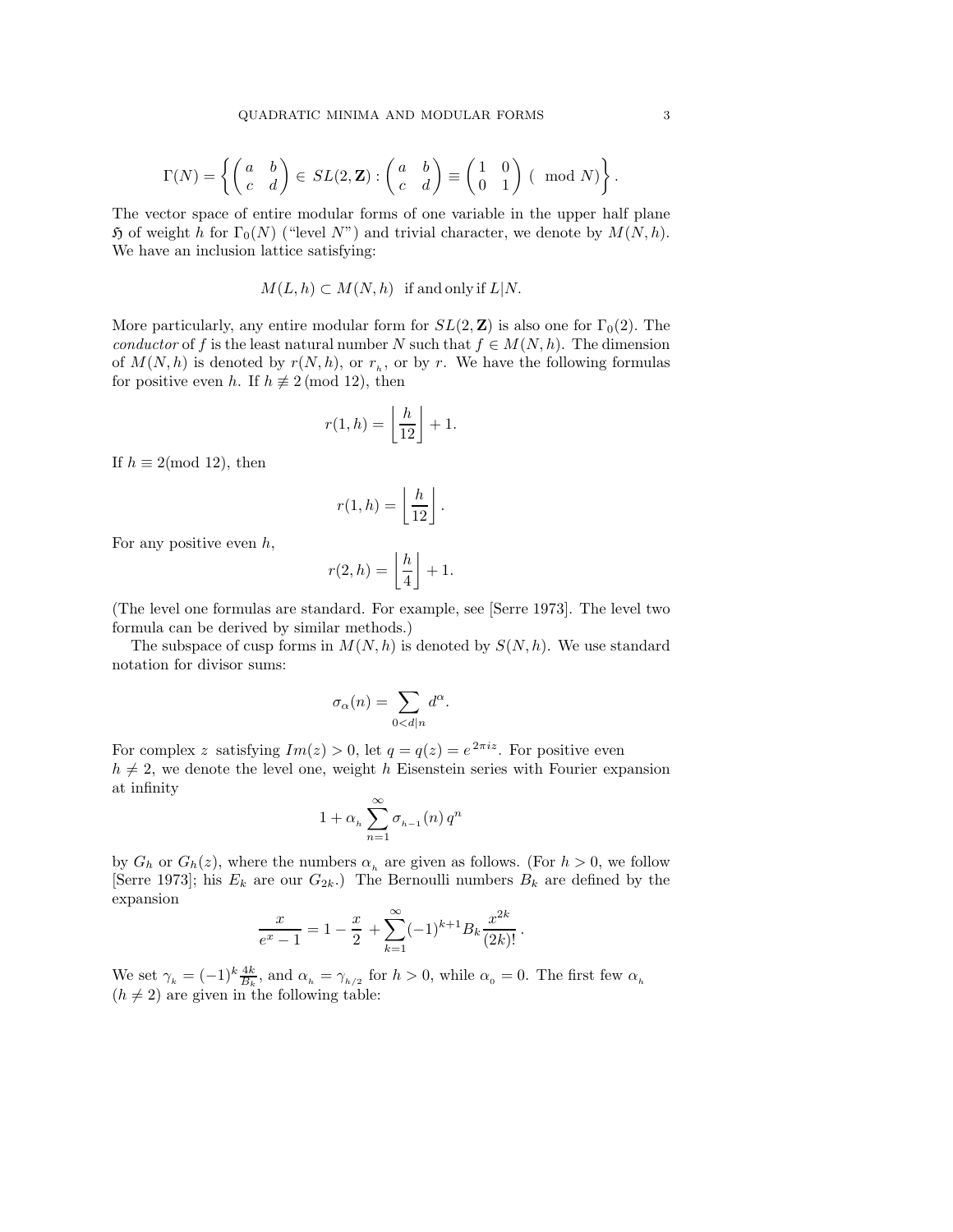| h          | 0 | 2   | 4   | 6    | 8   | 10   | 12                  |
|------------|---|-----|-----|------|-----|------|---------------------|
| $\alpha_h$ | 0 | -24 | 240 | -504 | 480 | -264 | $\frac{65520}{691}$ |

The value of  $\alpha_2$  is included because, even though  $G_2$  is not a modular form, we will mention it in some of the observations. We write  $\Delta$  for the weight 12, level one cusp form with Fourier series

$$
\Delta = \sum_{n=1}^{\infty} \tau(n) q^n.
$$

and product expansion

$$
\Delta = q \prod_{n=1}^{\infty} (1 - q^n)^{24}.
$$

Here,  $\tau$  is the Ramanujan function. We denote the Klein modular invariant  $G_4^3/\Delta$ by j, as usual. If  $(N-1)/24$ , we essentially follow Apostol's notation ([Apostol] 1989]), writing

$$
\phi_N(z) = \Delta(Nz)/\Delta(z),
$$
  

$$
\alpha = 1/(N-1),
$$

and

$$
\Phi_N = \phi_N^{\,\alpha}.
$$

The  $\Phi_N$  are univalent meromorphic modular functions for  $\Gamma_0(N)$ .

We define some weight 24, level one cusp forms as follows. For positive integers  $n, d$ , let

$$
S_{n,d} = \Delta \left(\frac{n}{d}G_4^3 + \left(1 - \frac{n}{d}\right)G_6^2\right).
$$

We introduce the level one functions  $T_h$ , which are elements in the construction of Siegel described in Section 5.1. They are defined by the relation

$$
T_h = G_{12r-h+2} \Delta^{-r}.
$$

Here  $N = 1$ , so for even  $h > 2$ , if  $h \equiv 2 \pmod{12}$ , then  $12r - h + 2 = 0$ , and otherwise  $12r - h + 2 = 14 - (h \mod 12)$ , where a mod  $b = a - b \left\lfloor \frac{a}{b} \right\rfloor$ , the least non-negative integer A such that  $A \equiv a \pmod{b}$ . All poles of  $T_h$  lie at infinity, and it has weight  $2 - h$ .

We describe some level N objects,  $N = 2, 3$ , using three special divisor sums:

$$
\sigma^{\text{odd}}(n) = \sum_{\substack{0 < d|n\\d \text{ odd}}} d,
$$
\n
$$
\sigma_k^{\text{alt}}(n) = \sum_{0 < d|n} (-1)^d d^k,
$$

and

$$
\sigma_{N,k}^*(n) = \sum_{\substack{0 < d|n \\ N \nmid \frac{n}{d}}} d^k.
$$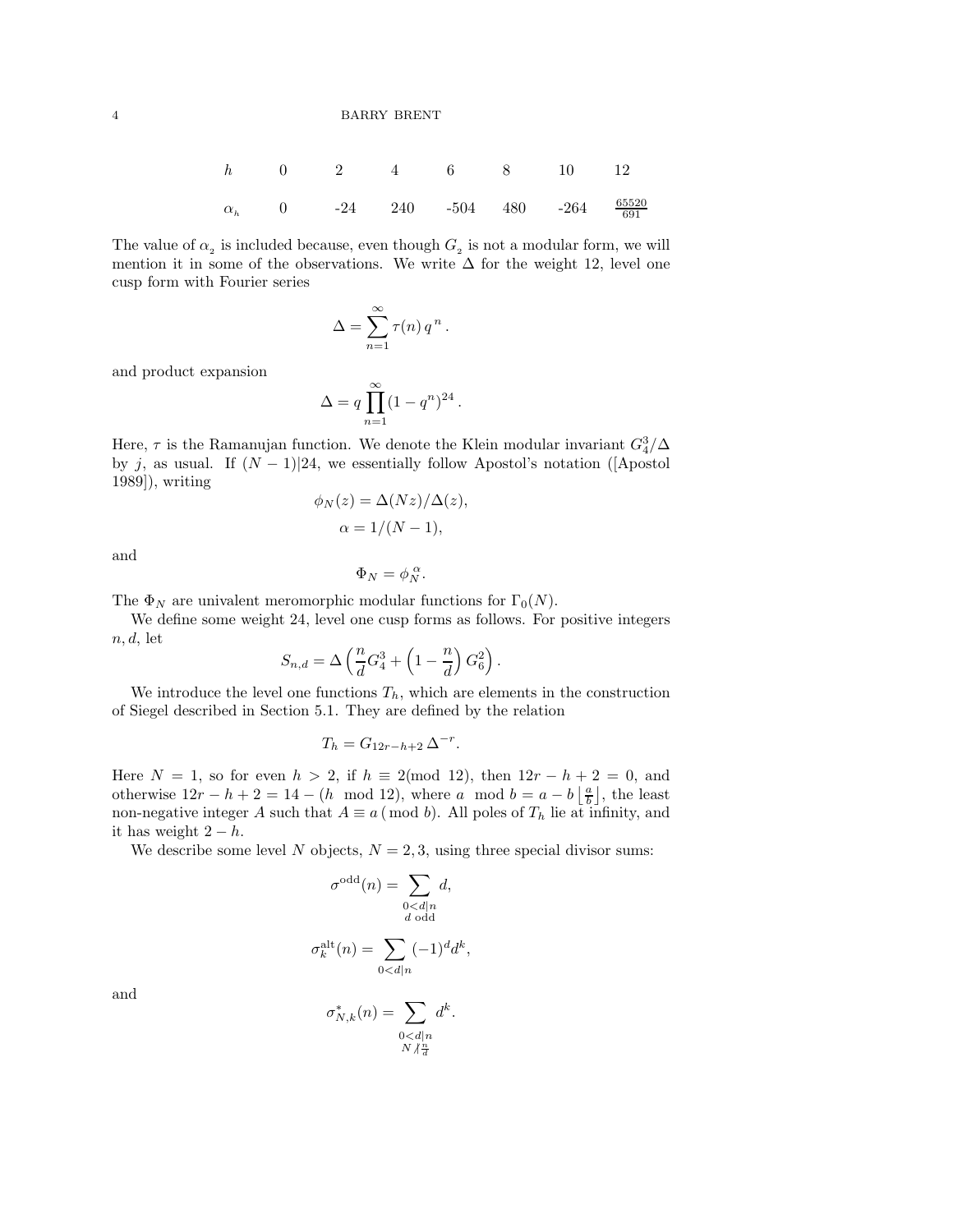Let  $E_{\gamma,2}$  denote the unique normalized form in the one-dimensional space  $M(2,2)$ (*i.e.*the leading coefficient in the Fourier expansion of the form is a 1). The Fourier series is

(2-1) 
$$
E_{\gamma,2} = 1 + 24 \sum_{n=1}^{\infty} \sigma^{\text{odd}}(n) q^n.
$$

 $E_{\gamma,2}$  has a  $\frac{1}{2}$ -order zero at points of  $\mathfrak H$  which are  $\Gamma_0(2)$ -equivalent to  $-\frac{1}{2} + \frac{1}{2}i = \gamma$ (say). The vector space  $M(2, 4)$  is spanned by two forms  $E_{0,4}$  and  $E_{\infty,4}$ , which vanish with order one at the  $\Gamma_0(2)$  -inequivalent zero and infinity cusps, respectively. They have Fourier expansions

(2-2) 
$$
E_{0,4} = 1 + 16 \sum_{n=1}^{\infty} \sigma_3^{\text{alt}}(n) q^n
$$

and

(2-3) 
$$
E_{\infty,4} = \sum_{n=1}^{\infty} \sigma_{2,3}^{*}(n) q^{n}.
$$

More generally, for  $N = 2, 3$  and even  $k > 2$ , there is an Eisenstein series  $E_{N,\infty,k}$ in  $M(N, k)$  which vanishes at the infinity cusp, but not at cusps  $\Gamma_0(N)$ -equivalent to zero. (This exhausts the possibilities.) It has the Fourier expansion

(2-4) 
$$
E_{N,\infty,k} = \sum_{n=1}^{\infty} \sigma_{N,k-1}^{*}(n) q^{n}.
$$

(With this notation,  $E_{\infty,4} = E_{2,\infty,4}$ .) We write

$$
\Delta_2 = E_{0,4} E_{\infty,4}.
$$

The singleton family  $\{\Delta_2\}$  is a basis for the space  $S(2,8)$ .

We construct a level two analogue of j (distinct from  $\phi_2^{-1}$ , which also plays this role):

$$
j_2 = E_{\gamma,2}^2 E_{\infty,4}^{-1}.
$$

The function  $j_2$  is analogous to j because it is modular (weight zero) for  $\Gamma_0(2)$ , holomorphic on the upper half plane, has a simple pole at infinity, generates the field of  $\Gamma_0(2)$ -modular functions, and defines a bijection of a  $\Gamma_0(2)$  fundamental set with **C**. We show all this in section 2.3.

Finally, we introduce analogues of the  $T_h$ . They are used in our extension of Siegel's construction to level two. For  $r = r(2, h)$ ,  $h \equiv 0 \pmod{4}$ , we set

$$
T_{2,h} = E_{\gamma,2} E_{0,4} E_{\infty,4}^{-r}.
$$

but if  $h \equiv 2 \pmod{4}$ , we set

$$
T_{2,h} = E_{\gamma,2}^2 E_{0,4} E_{\infty,4}^{-1-r}.
$$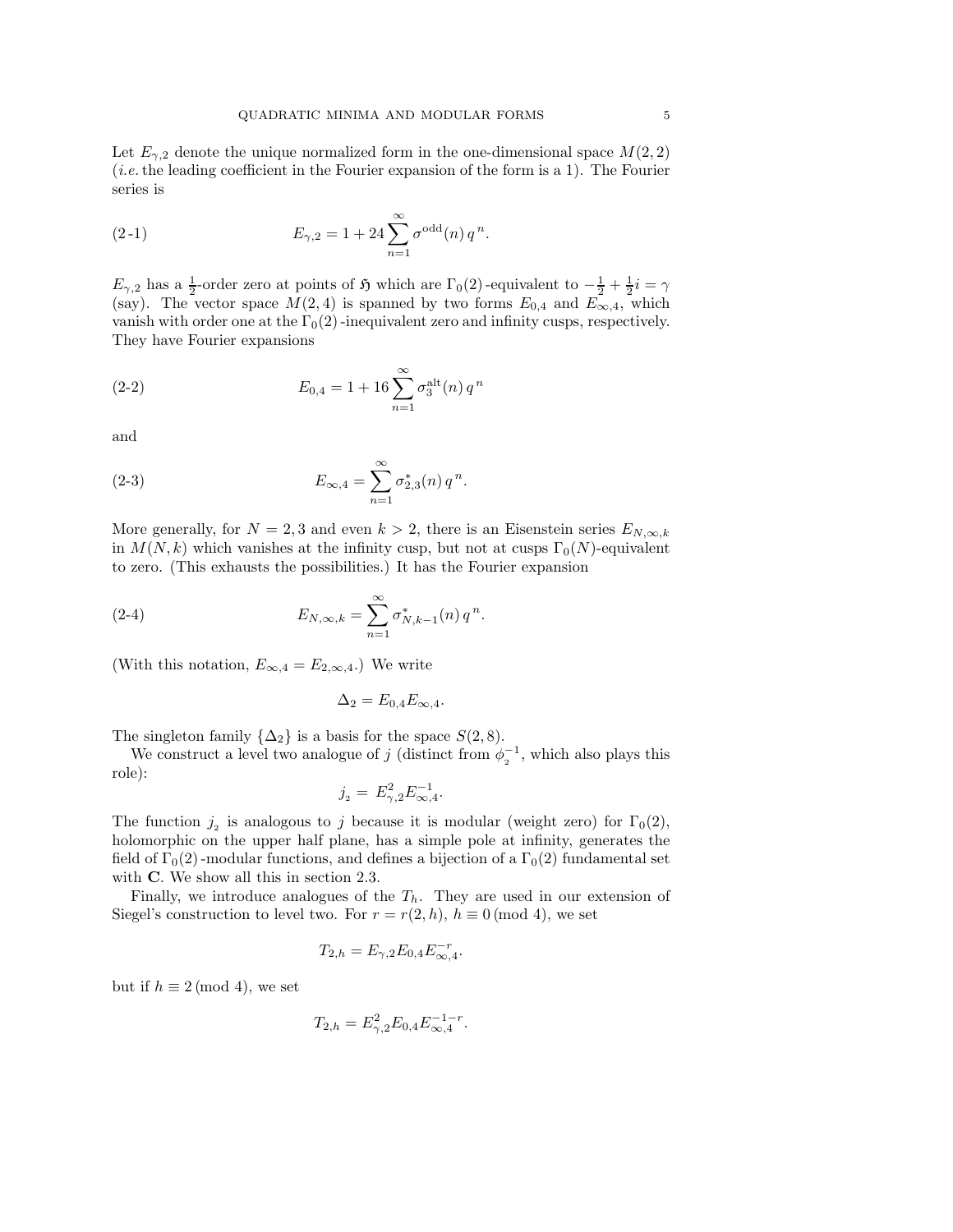2.2. The Fourier expansions of the higher level Eisenstein series. We will prove equations (2-1) and (for  $N = 2$ ) (2-4); equation (2-3) follows immediately. Our tools are results in [Schoeneberg 1974]. The case  $N = 3$  of (2-4) can be proved the same way we handle  $N = 2$ . This method also will give (2-2), but the calculations are longer. Equation (2-2) can also be proved in the following way. For a non-zero modular form in  $M(2, h)$ , the number of zeros in a fundamental region is exactly  $\frac{h}{4}$ . (Schoeneberg 1974], Theorem 8, p.114.) We check that the exponent of the first non-zero Fourier coefficent, if any, in the expansion of  $G_4 - E_{0,4} - 256E_{\infty,4}$ exceeds  $\frac{h}{4} = 1$ . This exponent counts the number of zeros at  $i \cdot \infty$ . Hence

$$
(2-5) \t G_4 = E_{0,4} + 256E_{\infty,4}.
$$

We deduce  $(2-2)$  from  $(2-3)$  and  $(2-5)$ .

2.2.1. *The modular form*  $E_{\gamma,2}$ . Let  $\zeta$  be the Riemann zeta function. Following Schoeneberg, let  $G_2^*(z)$  be defined for  $z \in \mathfrak{H}$  by

$$
G_2^*(z) = 2\zeta(2) + 2\sum_{m\geq 1}\sum_{n\in {\bf Z}}(mz+n)^{-2}.
$$

Then ([Schoeneberg 1974], p.63, equation (16)):

$$
G_2^*(z) = \frac{\pi^2}{3} - 8\pi^2 \sum_{n\geq 1} \sigma(n) e^{2\pi i z n}.
$$

(Here  $\sigma$  is the usual sum of divisors.) For integers  $N \geq 2$ , let

$$
E(z, N) = NG_2^*(Nz) - G_2^*(z).
$$

[Schoeneberg 1974], p.177, gives the incorrect Fourier expansion

$$
E(z, N) = \frac{N - 1}{3} \pi^2 - 8\pi^2 \sum_{n \ge 1} \left( \sum_{\substack{d | n \\ d \neq 0 \mod N}} d \right) e^{2\pi i n z}.
$$

Actually:

Proposition 2.1.

$$
E(z, N) = \frac{N - 1}{3} \pi^2 + 8\pi^2 \sum_{n \ge 1} \left( \sum_{\substack{d | n \\ d \neq 0 \mod N}} d \right) e^{2\pi i n z}.
$$

We omit the proof.  $E(z, N)$  belongs to  $M(2, N)$  ([Schoeneberg 1974], pp. 177-178). We get (2-1) by setting  $N = 2$  in Proposition 2.1 and noting that  $r(2, 2) = 1$ .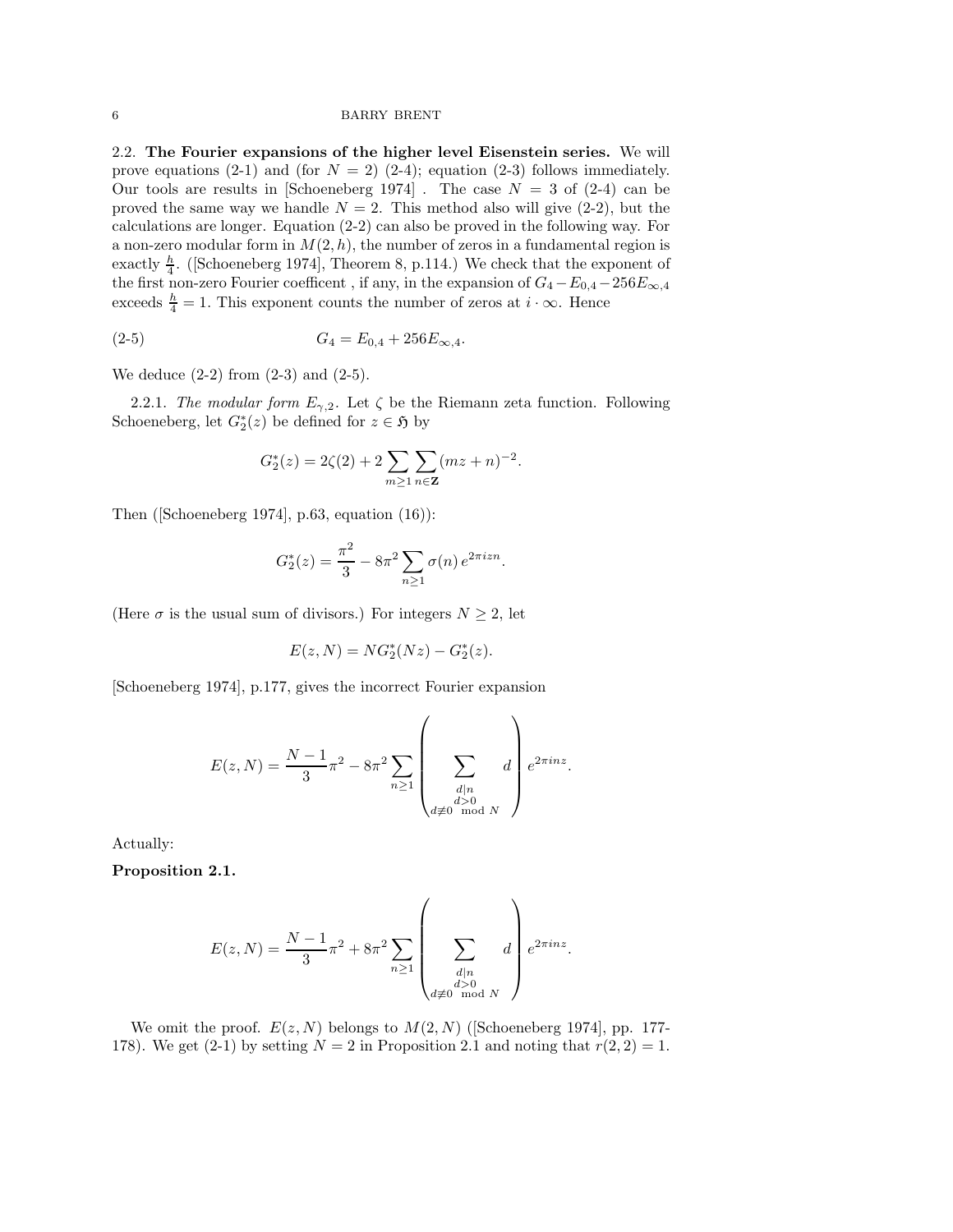2.2.2 *Higher-weight Eisenstein series.* Let  $C$  be the Riemann sphere. Let N and k be integers with  $N \geq 1, k \geq 3$ . Let  $\mathbf{m} = \begin{pmatrix} m_1 \\ m_2 \end{pmatrix}$  and  $\mathbf{a} = \begin{pmatrix} a_1 \\ a_2 \end{pmatrix}$  be matrices with entries in Z . Schoeneberg defines the *inhomogenous Eisenstein series*  $G_{N,k,\mathbf{a}}: \mathfrak{H} \to \widehat{\mathbf{C}}$  as

$$
G_{N,k,\mathbf{a}}(z) = \sum_{\substack{\mathbf{m} \equiv \mathbf{a} \mod N \\ \mathbf{m} \neq \mathbf{0}}} (m_1 z + m_2)^{-k}.
$$

If  $N \ge 1$  and  $k \ge 3$ , then  $G_{N,k,a}$  has weight k for  $\Gamma(N)$  ([Schoeneberg 1974], p.155, Theorem 1.) We put

$$
\xi(t, N, k) = \sum_{dt \equiv 1 \text{ mod } N} \frac{\mu(d)}{d^k}
$$

.

Here  $\mu$  is the Möbius function. We should note that Schoeneberg uses the symbol G<sup>∗</sup> in more than one way (differentiated by the subscripts) as we persist in following his notation. He introduces *reduced Eisenstein series*  $G^*_{N,k,a}$  for vectors **a** satisfying  $gcd(a_1, a_2, N) = 1$ , requiring that

(2-6) 
$$
G_{N,k,\mathbf{a}}^* = \sum_{t \mod N} \xi(t,N,k) G_{N,k,t\mathbf{a}}.
$$

(This is equation (9), p.159 of [Schoeneberg 1974], not Schoeneberg's original definition.) Schoeneberg introduces series indexed by level N congruence subgroups  $\Gamma_1$  of  $SL(2, \mathbb{Z})$  as follows. Let  $\mu_1$  be the (finite) subgroup index  $[\Gamma_1 : \Gamma(N)]$ , and let one coset decomposition of  $\Gamma_1$  be

(2-7) 
$$
\Gamma_1 = \bigcup_{\nu=1}^{\mu_1} \Gamma(N) A_{\nu}.
$$

Then for  $gcd(a_1, a_2) = 1$  he defines  $G_{\Gamma_1, k, \mathbf{a}}^*$  as

(2-8) 
$$
G_{\Gamma_1,k,\mathbf{a}}^* = \sum_{\nu=1}^{\mu_1} G_{N,k,({}^tA_\nu)\mathbf{a}}^*.
$$

**Remark 2.1.** On pp. 161-162 of [Schoeneberg 1974], the author shows that  $G_{\Gamma_1,k,a}^*$ is an entire weight k level N modular form for  $\Gamma_1$ . He shows also (p.163) that, up to a multiplicative constant, there is only one  $G_{\Gamma_1,k,\mathbf{a}}^*$  differing from 0 at exactly those cusps that have the form

$$
V\left(-\frac{a_2}{a_1}\right), \ \ V \in \Gamma_1.
$$

In view of  $(2-6)$  -  $(2-8)$ , to calculate the Fourier expansion of  $G_{\Gamma_1,k,a}^*$  it is sufficient to know the Fourier expansions of the  $G_{N,k,\mathbf{a}}$ . They are as follows ([Schoeneberg 1974], p.157). We write  $\zeta_N = e^{2\pi i/N}, \delta(x) = 1$  if  $x \in \mathbf{Z}, \delta(x) = 0$ otherwise. Then we may write

(2-9) 
$$
G_{N,k,\mathbf{a}}(z) = \sum_{\nu \geq 0} \alpha_{\nu}(N,k,\mathbf{a}) e^{2\pi i z \nu/N}
$$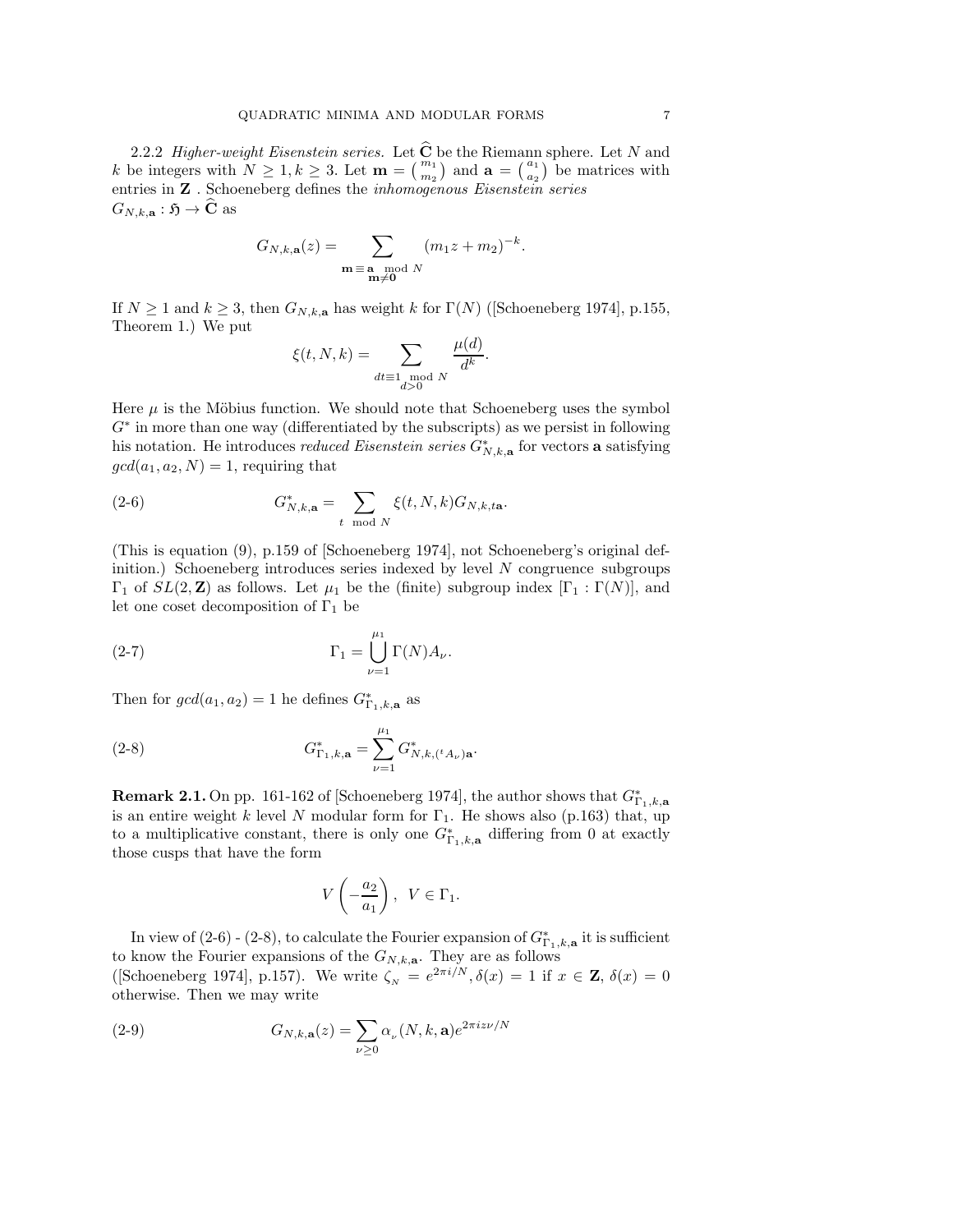where

(2-10) 
$$
\alpha_0(N,k,\mathbf{a}) = \delta\left(\frac{a_1}{N}\right) \sum_{\substack{m_2 \equiv a_2 \mod N \\ \mathbf{m} \neq \mathbf{0}}} m_2^{-k},
$$

and, for  $\nu \geq 1$ ,

(2-11) 
$$
\alpha_{\nu}(N,k,\mathbf{a}) = \frac{(-2\pi i)^k}{N^k(k-1)!} \sum_{\substack{m|\nu\\ \frac{\nu}{m} \equiv a_1 \mod N}} m^{k-1} \operatorname{sgn} m \zeta_N^{a_2 m}.
$$

2.2.3 *The modular form*  $E_{2,\infty,k}$ . Let  $\mathbf{u} = \begin{pmatrix} 1 \\ 0 \end{pmatrix}$ 0 ) and  $\omega$  be the leading Fourier coefficient in the expansion of  $G^*_{\Gamma_0(N),k,\mathbf{u}}$   $(N=2 \text{ or } 3)$ . By Remark 2.1,  $G^*_{\Gamma_0(N),k,\mathbf{u}}(i\infty) = 0$ , so

(2-12) 
$$
E_{N,\infty,k} = \frac{1}{\omega} G^*_{\Gamma_0(N),k,\mathbf{u}}
$$

is a normalized modular form in  $M(N, k)$  which vanishes at infinity but not at zero.

**Proposition 2.2.** *The Fourier expansion at infinity of*  $E_{2,\infty,k}$  *is* 

$$
E_{2,\infty,k} = \sum_{n=1}^{\infty} \sigma_{2,k-1}^{*}(n) q^{n}.
$$

*Proof:* We choose  $\Gamma_1 = \Gamma_0(2)$  and specialize (2-6)-(2-11) to this setting. The coset decomposition (2-7) is determined as follows. For  $\Gamma_1 = \Gamma_0(2)$ ,  $\mu_1 = 2$ , because ([Schoeneberg 1974], p.79)  $[\Gamma_0(N) : \Gamma(N)] = N\phi(N)$ , where  $\phi$  is Euler's function. The matrices  $\begin{pmatrix} 1 & 0 \\ 0 & 1 \end{pmatrix}$  and  $\begin{pmatrix} 1 & 1 \\ 0 & 1 \end{pmatrix}$  are inequivalent modulo  $\Gamma(2)$ , so we have

(2-13) 
$$
\Gamma_0(2) = \Gamma(2) \begin{pmatrix} 1 & 0 \\ 0 & 1 \end{pmatrix} \cup \Gamma(2) \begin{pmatrix} 1 & 1 \\ 0 & 1 \end{pmatrix}.
$$

It is routine, so we omit the remainder of the calculation.  $\Box$ 

2.2.4 *The product expansion of*  $E_{\infty,4}$ .

**Proposition 2.3.** *The modular form*  $E_{\infty,4} \in M(2,4)$  *has the following product decomposition in the variable*  $q = \exp(2\pi i z)$ *:* 

(2-14) 
$$
E_{\infty,4}(z) = q \prod_{0 < n \in 2\mathbf{Z}} (1 - q^n)^8 \prod_{0 < n \in \mathbf{Z} \setminus 2\mathbf{Z}} (1 - q^n)^{-8}.
$$

*Proof.* We begin by showing that for  $Im(z) > 0$ ,

(2-15) 
$$
E_{\infty,4}(z) = \eta(2z)^{16}\eta(z)^{-8}.
$$

For now, denote  $\eta(2z)^{16}\eta(z)^{-8}$  as  $F(z)$ . The function F is holomorphic on  $\mathfrak H$  because  $\eta$  is non-vanishing on  $\mathfrak{H}$ . F has the product expansion

(2-16) 
$$
F(z) = q \prod_{0 < n \in 2\mathbf{Z}} (1 - q^n)^8 \prod_{0 < n \in \mathbf{Z} \setminus 2\mathbf{Z}} (1 - q^n)^{-8}.
$$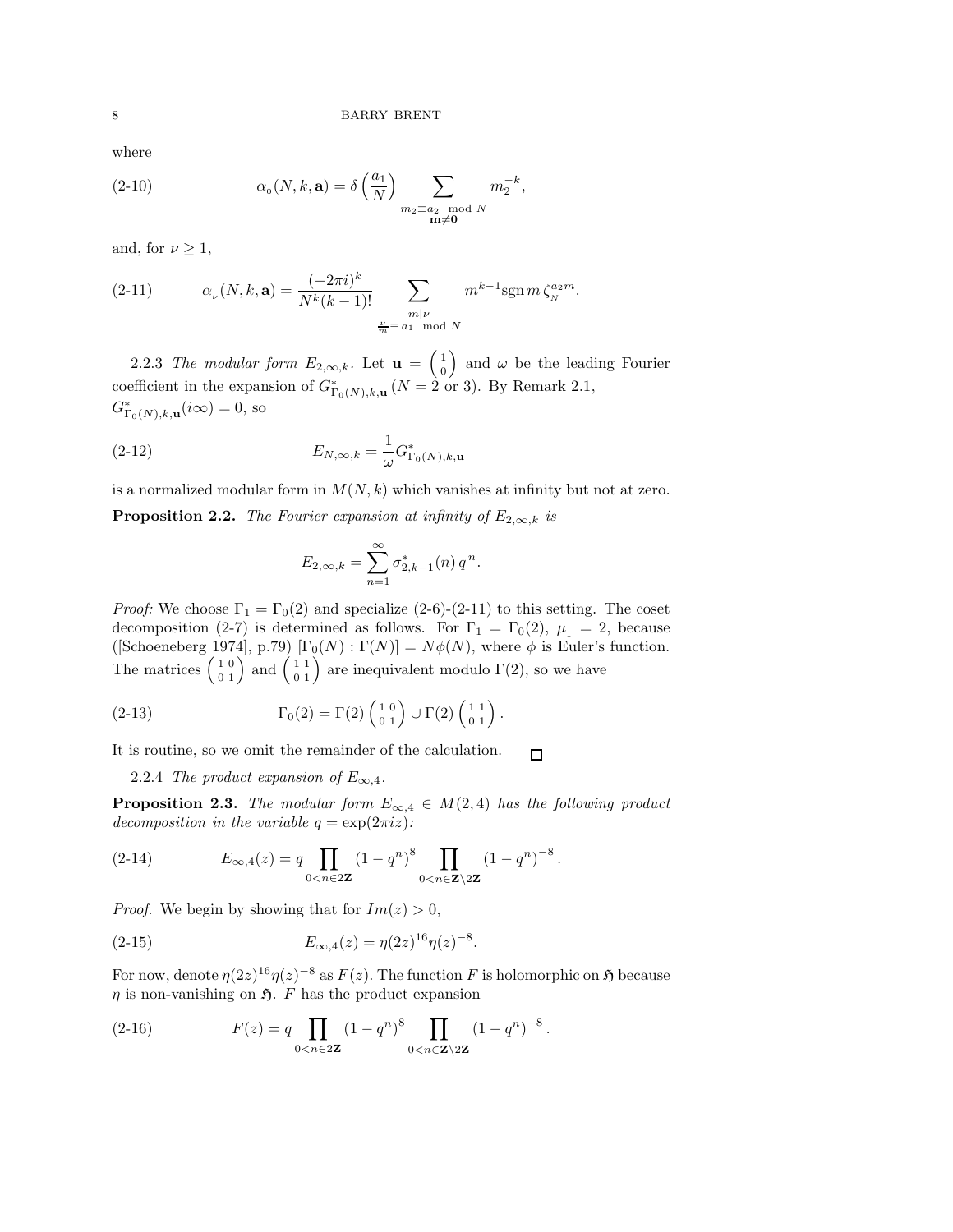This follows from the product expansion of  $\eta$ . It shows that F has a simple zero at infinity. The number of zeros in a  $\Gamma_0(2)$  fundamental set in  $\mathfrak H$  for a level 2, weight 4 modular form is one. If we showed that F has weight 4 for  $\Gamma_0(2)$ , it would follow that the divisors of  $E_{\infty,4}$  and F are both  $1 \cdot i \infty$ . The expansion (2-16) shows that the Fourier series of F is monic. So is that of  $E_{\infty,4}$ . Thus F and  $E_{\infty,4}$  would be monic modular forms with the same weight, level and divisor, hence identical. So, we only need to check the weight 4 modularity of F on a set of generators for  $\Gamma_0(2)$ . One such set is  $\{T, V\}$ , where  $T = \begin{pmatrix} 1 & 1 \\ 0 & 1 \end{pmatrix}$  and  $V = \begin{pmatrix} -1 & -1 \\ 2 & 1 \end{pmatrix}$ . ([Apostol 1989], Th. 4.3.)

We calculate  $F(T(z))/F(z)$  using the identity

(2-17) 
$$
\eta(z+b) = e^{\pi i b/12} \eta(z).
$$

We have

$$
F(T(z))/F(z) = F(z+1)/F(z) = \eta^{16}(2[z+1])\eta^{-8}([z+1])\eta^{-16}(2z)\eta^{8}(z) =
$$
  

$$
[e^{\pi i2/12}\eta(2z)]^{16}[e^{\pi i/12}\eta(z)]^{-8}\eta^{-16}(2z)\eta^{8}(z) = 1 = (0 z + 1)^4,
$$

which is what we needed.

To check modularity for  $V$ , we use Dedekind's functional equation. This implies that

(2-18) 
$$
\eta(V(z)) = (-i - 2iz)^{1/2}\eta(z).
$$

Equation (2-17) and Dedekind's equation also imply that

$$
\eta(2V(z)) = \eta\left(\frac{-1}{2z+1} - 1\right) = e^{-\pi i/12}\eta\left(\frac{-1}{2z+1}\right) =
$$

$$
e^{-\pi i/12}(-i(2z+1))^{1/2}\eta(2z+1) = e^{-\pi i/12}(-i(2z+1))^{1/2}e^{\pi i/12}\eta(2z) =
$$

$$
(-i - 2iz)^{1/2}\eta(2z).
$$

That is:

(2-19) 
$$
\eta(2V(z)) = (-i - 2iz)^{1/2}\eta(2z).
$$

By (2-18) and (2-19),

$$
F(V(z)) = \eta^{16}(2V(z))\eta^{-8}(V(z)) = \frac{\left([-i-2z]^{1/2}\eta(2z)\right)^{16}}{\left([-i-2z]^{1/2}\eta(z)\right)^8} = (2z+1)^4F(z).
$$

That verifies the weight 4 modularity for V and completes the proof.  $\Box$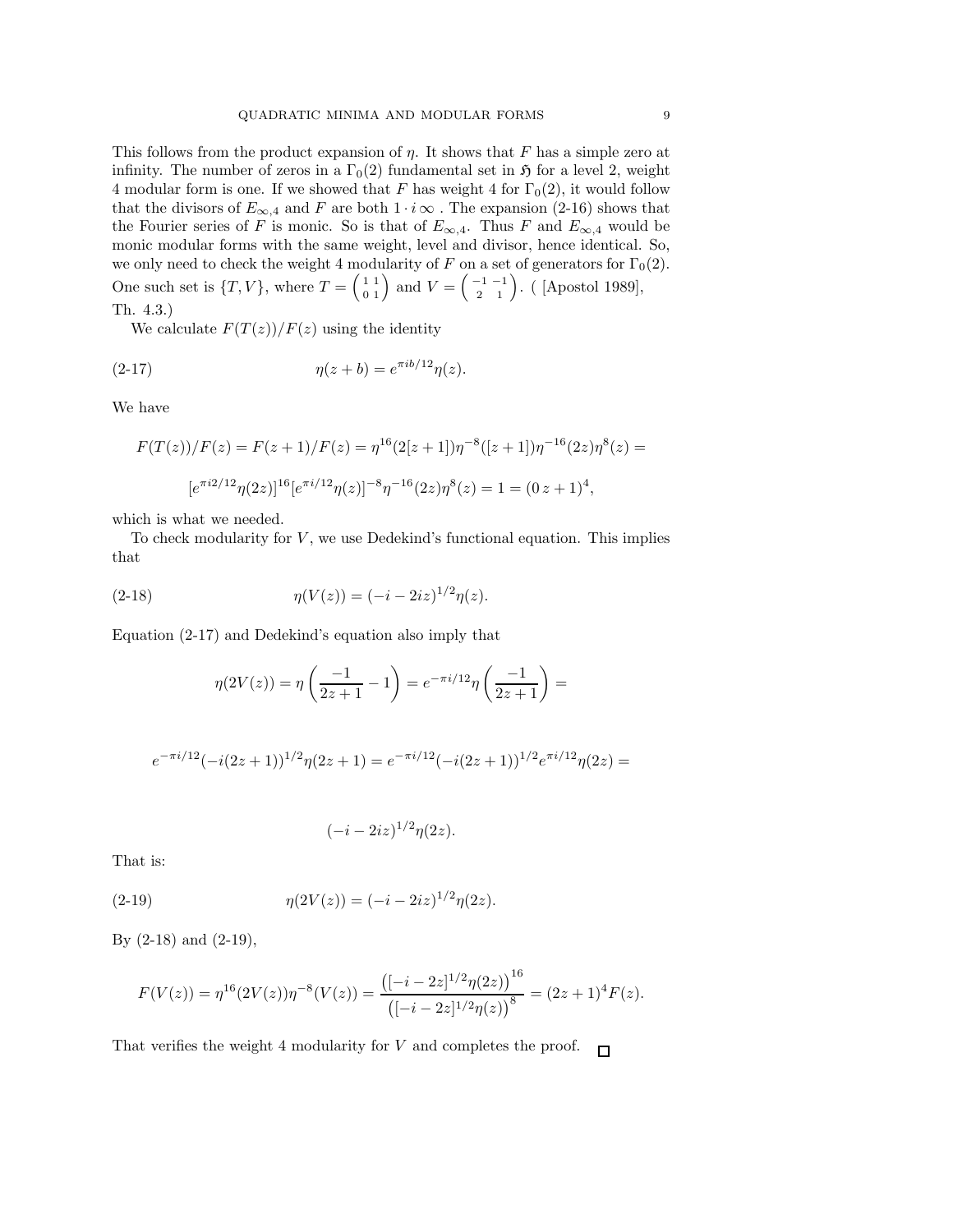2.3. Bounds for gaps in Fourier expansions of level two entire forms. At the step Siegel called *Satz 2* , his argument and our extension of it depend on separate, fortuitous sign properties of particular modular forms. These lucky accidents probably bear further study.

2.3.1 *Siegel's argument at level one.* Let us denote the coefficient of  $q^n$  in the Fourier expansion of f at infinity as  $c_n[f]$ . Suppose that  $f \in M(1,h)$  and  $c_0[f] \neq 0$ . Siegel showed that  $c_n[f] \neq 0$  for some positive  $n \leq \dim M(1, h) = r$  (say). We sketch his argument. Siegel sets

$$
W = W(f) = (G_{h-12r+12})^{-1} \Delta^{1-r} f.
$$

 $W(f)$  turns out to be a polynomial in j.

The normalized meromorphic form  $T_h$  has a Fourier series of the form

$$
T_h = C_{h,-r}q^{-r} + \dots + C_{h,0} + \dots,
$$

with  $C_{h,-r} = 1$ . Siegel proves his *Satz 1*,  $c_0[T_h f] = 0$ , by showing that

$$
T_h f = (2\pi i)^{-1} W(f) \frac{dj}{dz} .
$$

(Since the right member of this equation is the derivative of a polynomial in  $j$ , the constant term of its Fourier series is zero.)

Siegel then proves his *Satz 2:*  $C_{h,0} \neq 0$ . To illustrate his approach, we present his argument specialized to weights  $h \equiv 0 \pmod{12}$ . Siegel employs the operator  $\frac{d}{d \log q}$ , which we will abbreviate as D. At level one, for weights  $h \equiv 0 \pmod{12}$ , we have

$$
T_h = -\Delta^{1-r} Dj.
$$

Also,  $j\Delta = G_4^3$ . So:

$$
-T_h = \Delta^{1-r} Dj = D(\Delta^{1-r} j) - jD(\Delta^{1-r}) = D(\Delta^{1-r} j) - j(1-r)\Delta^{-r} D(\Delta) =
$$

$$
D(\Delta^{1-r}j) + (r-1)j\Delta^{-r}[-\frac{1}{r}\Delta^{1+r}D(\Delta^{-r})] = D(\Delta^{1-r}j) + \frac{1-r}{r}j\Delta D(\Delta^{-r})
$$

$$
= D(\Delta^{1-r} j) + \frac{1-r}{r} G_4^3 D(\Delta^{-r}).
$$

The term  $D(\Delta^{1-r} j)$  is the derivative of a Fourier series, so it contributes nothing to the constant term of  $T_h$ . The Fourier series of  $G_4^3$  has positive coefficients. The Fourier coefficients in the principal part of  $D(\Delta^{-r})$  are negative, and it has no constant term, so the constant term of  $G_4^3D(\Delta^{-r})$  is negative. For  $r > 1$  (the non-trivial case) it follows that  $C_{h,0} < 0$ .

Siegel completes his argument as follows. Let the Fourier expansion of  $f$  be

$$
f = A_0 + A_1q + A_2q^2 + \dots,
$$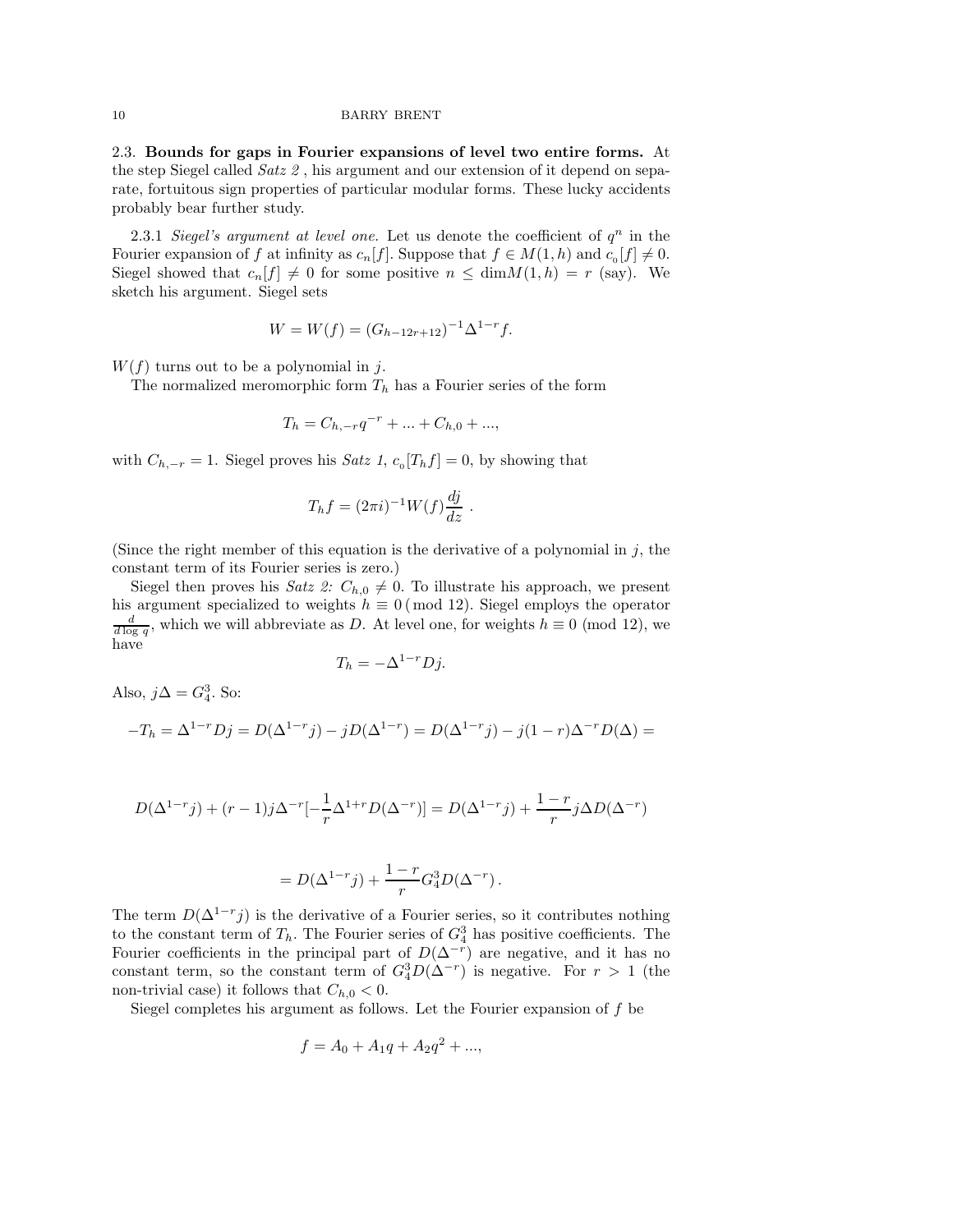$$
0 = c_0[T_h f] = C_{h,0}A_0 + \dots + C_{h,-r}A_r.
$$

By hypothesis,  $A_0 \neq 0$ , and by *Satz 2*,

$$
A_0 = -(C_{h,0})^{-1}(C_{h,-1}A_1 + \dots + C_{h,-r}A_r).
$$

It follows that one of the  $A_n$   $(n = 1, ..., r)$  is non-zero.

2.3.2 *Function theory at level two.* We collect some familiar or easily verified facts. The point at infinity is represented as  $i \cdot \infty$  and the extended upper half-plane as  $\mathfrak{H}^*$ . The set of equivalence classes modulo  $\Gamma_0(2)$  in  $\mathfrak{H}^*$  we write as  $\mathfrak{H}^*/\Gamma_0(2)$ . This set does have the structure of a genus zero Riemann surface ([Schoeneberg 1974], pp. 91-93, 103). A set of representatives for  $\mathfrak{H}^*/\Gamma_0(2)$  is called a *fundamental* set for  $\Gamma_0(2)$ , and a set F in  $\mathfrak{H}^*$  containing a fundamental set, such that distinct  $\Gamma_0(2)$ -equivalent points in F must lie on its boundary, is called a *fundamental region* for  $\Gamma_0(2)$ . Let S and T be the linear fractional transformations  $S: z \mapsto \frac{-1}{z}$  and  $T: z \mapsto z + 1$ . Let

$$
R = \left\{ z \in \mathfrak{H} \text{ such that } |z| > 1, |\text{Re } z| < \frac{1}{2} \right\}.
$$

Let V be the closure of  $R \cup S(R) \cup ST(R)$  in the usual topology on C, and let  $F_2 = V \cup \{i \cdot \infty\}$ . Then  $F_2$  is a fundamental region for  $\Gamma_0(2)$ . It has two  $\Gamma_0(2)$ inequivalent cusps: zero and  $i \cdot \infty$ . The only non-cusp in  $F_2$  fixed by a map in  $\Gamma_0(2)$ is  $\gamma = -\frac{1}{2} + \frac{1}{2}i$ .

Modular forms for  $\Gamma_0(2)$  are not functions on  $\mathfrak{H}^*/\Gamma_0(2)$ , but the orders of their zeros and poles are well-defined. We write  $\text{ord}_{z}(f)$  for the order of a zero or pole of a modular form  $f$  at z. (This notation supresses the dependence on the subgroup  $\Gamma_1$  in  $SL(2, \mathbb{Z})$  for which f is modular.) In non-trivial (*i.e.* even weight) cases, ord<sub>z</sub>(f) at a point z fixed by an element of  $\Gamma_0(2)$  lies in  $\frac{1}{2}\mathbf{Z}, \frac{1}{3}\mathbf{Z}$ , or  $\mathbf{Z}$ , depending upon whether z is  $SL(2, \mathbb{Z})$ -equivalent to i, to  $\rho = e^{2\pi i/3}$ , or otherwise. (The fixed point  $\gamma$  is  $SL(2, \mathbb{Z})$ -equivalent to i.) If f and g are meromorphic modular forms for a subgroup  $\Gamma_1$  of finite index in  $SL(2, \mathbb{Z})$ , then

$$
\mathrm{ord}_z(f) + \mathrm{ord}_z(g) = \mathrm{ord}_z(fg).
$$

The number of zeros in a fundamental set of a non-zero function in  $M(2,h)$  is  $\frac{h}{4}$ . To represent the divisor of a modular form for  $\Gamma_0(2)$ , we choose a fundamental set  $V_2$  and write a formal sum

$$
\operatorname{div}(f) = \sum_{\alpha \in V_2} \operatorname{ord}_{\alpha}(f)[\alpha].
$$

If f and g are meromorphic modular forms for  $\Gamma_0(2)$  of equal weight such that  $div(f) = div(g)$ , then  $f = \lambda g$  for some constant  $\lambda$ . We recall that  $dim M(N, h)$  is denoted as  $r(N, h)$  and that the subspace of cusp forms in  $M(N, h)$  is denoted as  $S(N, h)$ .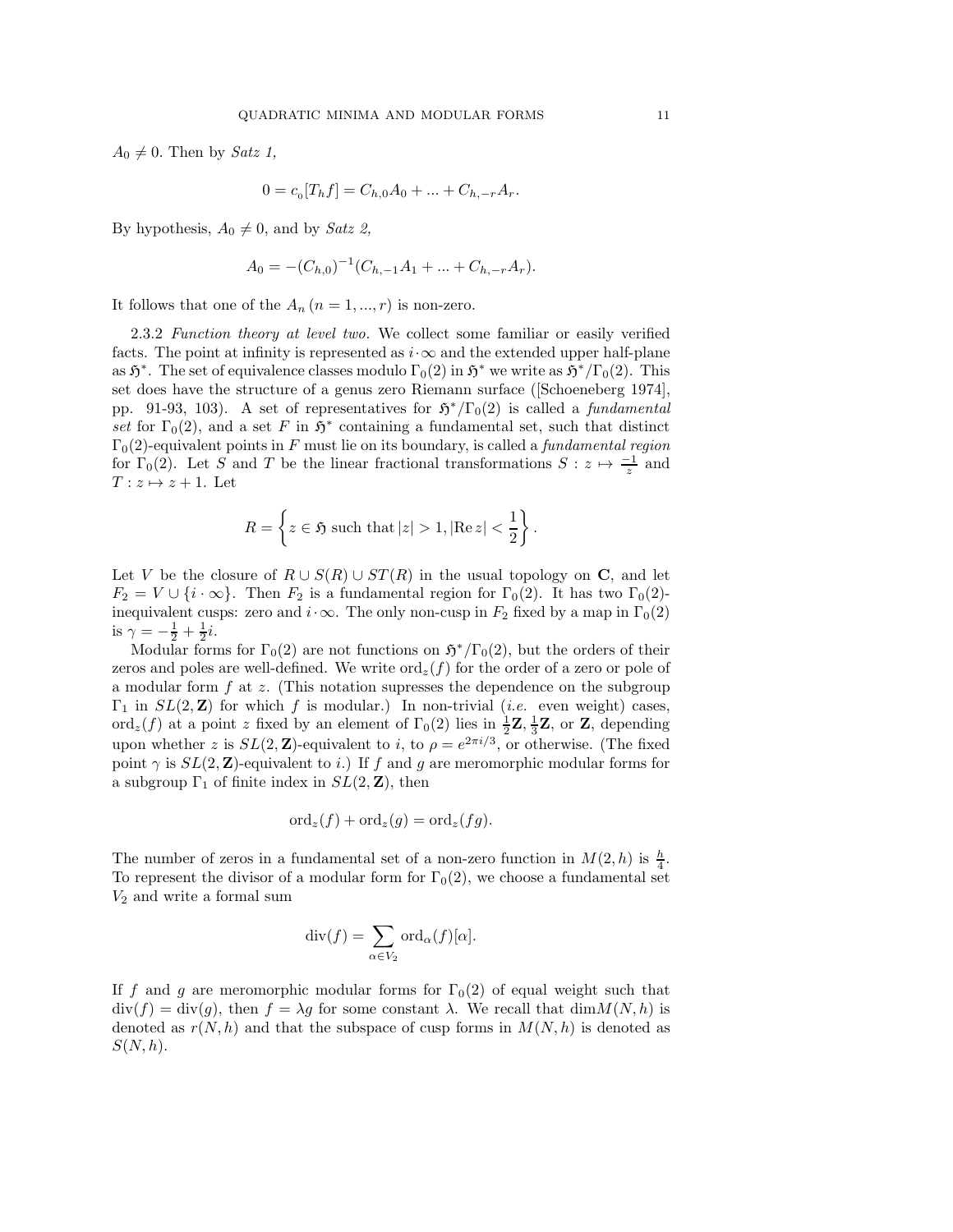**Proposition 2.4.** If h is an even non-negative number, then  $r(2,h) = \lfloor \frac{h}{4} \rfloor + 1$ .

*Sketch of the proof.* First we note that multiplication by  $\Delta_2 = E_{0,4}E_{\infty,4} \in S(2,8)$ is a vector space isomorphism between  $M(2,h)$  and  $S(2,h+8)$ . Under the usual definitions (*e.g.* [Ogg 1969], p. III-5), evaluation of a modular form at a cusp is a linear functional. Therefore the map

$$
\xi: M(2,h) \to \mathbf{C} \times \mathbf{C}
$$

given by

$$
\xi(f) = (f(0), f(i \cdot \infty))
$$

is linear with kernel  $S(2, h)$ . For  $h \geq 4$ , let  $h = 4n + 2m$ ,  $m = 0$  or 1. Since  $E_{\infty,4}(0) \neq 0, E_{0,4}(i \cdot \infty) \neq 0, E_{\infty,4}(i \cdot \infty) = 0, E_{0,4}(0) = 0$ , and  $E_{\gamma,2}$  vanishes at neither cusp, the values of  $\xi(aE^m_{\gamma,2}E^n_{\infty,4} + bE^m_{\gamma,2}E^n_{0,4})$  cover  $\mathbf{C} \times \mathbf{C}$  as  $a, b$  range over C. Thus,  $\xi$  is surjective. Hence  $\dim M(2, h) = 2 + \dim S(2, h)$ . This fact allows an induction argument. One checks the initial cases by hand. For example, a form in  $M(2,h)$  has precisely one zero (with order  $\frac{1}{2}$ ) at a point  $\Gamma_0(2)$ -equivalent to  $\gamma$  in a fundamental set. This fixes the divisor, so  $r(2, 2) = 1$ .

Next, we show that  $j_2 = E_{\gamma,2}^2 E_{\infty,4}^{-1}$  has properties analogous to those of j.

Proposition 2.5. *The function*  $j_2$  *is a modular function (weight zero modular form)* for  $\Gamma_0(2)$ *. It is holomorphic on*  $\mathfrak{H}$  *with a simple pole at infinity. It defines a bijection of*  $\mathfrak{H}/\Gamma_0(2)$  *onto* **C** *by passage to the quotient.* 

*Proof.* The first two claims are obvious. To establish the last claim, let  $f_{\lambda}$  =  $E_{\gamma,2}^2 - \lambda E_{\infty,4}$  for  $\lambda \in \mathbb{C}$ . Then  $f_{\lambda} \in M(2,4)$ . The sum of its zero orders in a fundamental set is 1. If  $f_{\lambda}$  has multiple zeros in a fundamental set, their must be exactly two of them at the equivalence class of  $\gamma$ , or exactly three at that of  $\rho$ .

**Proposition 2.6.** Let  $f$  be meromorphic on  $\mathfrak{H}^*$ . The following are equivalent. *(i)* f *is a modular function for*  $\Gamma_0(2)$ *. (ii)* f *is a quotient of two modular forms for*  $\Gamma_0(2)$  *of equal weight. (iii)* f *is a rational function of*  $j_2$ *.* 

*Proof.* Clearly (iii)  $\Rightarrow$  (ii)  $\Rightarrow$  (i). For  $z \in \mathfrak{H}^*$ , let [z] be the equivalence class of z in  $\mathfrak{H}/\Gamma_0(2)$ . By an abuse of the notation, we may take f as in (i) as a function from  $\mathfrak{H}^*/\Gamma_0(2)$  to  $\hat{\mathbf{C}}$ . The function  $j_2$ , also regarded in this fashion, is invertible. Let  $\tilde{f} : \hat{C} \to \hat{C}$  satisfy  $\tilde{f} = f \circ j_2^{-1}$ . Then  $\tilde{f}$  is meromorphic on  $\hat{C}$ , so it is rational. If  $z \in \hat{\mathbf{C}}$ , let  $u = j_2^{-1}(z) \in \mathfrak{H}^*/\Gamma_0(2)$ . Then  $f(u) = f(j_2^{-1}(z)) = \tilde{f}(z) = \tilde{f}(j_2(u))$ . Thus f is a rational function in  $j_2$ .

Next, we differentiate  $j_2$ .

Proposition 2.7. *For*  $z \in \mathfrak{H}$ ,

$$
\frac{d}{dz} j_2(z) = -2\pi i E_{\gamma,2}(z) E_{0,4}(z) E_{\infty,4}(z)^{-1}.
$$

*Proof:* It follows from the functional equation that the derivative of a modular function (weight zero modular form) has weight two. Therefore, both expressions represent weight two meromorphic modular forms for  $\Gamma_2(0)$ . The only poles of either function lie at infinity. On each side, the principal part of the Fourier expansion at infinity consists only of the term  $-2\pi i q^{-1}$ . Therefore the form

$$
\frac{d}{dz} j_2(z) + 2\pi i E_{\gamma,2}(z) E_{0,4}(z) E_{\infty,4}(z)^{-1}
$$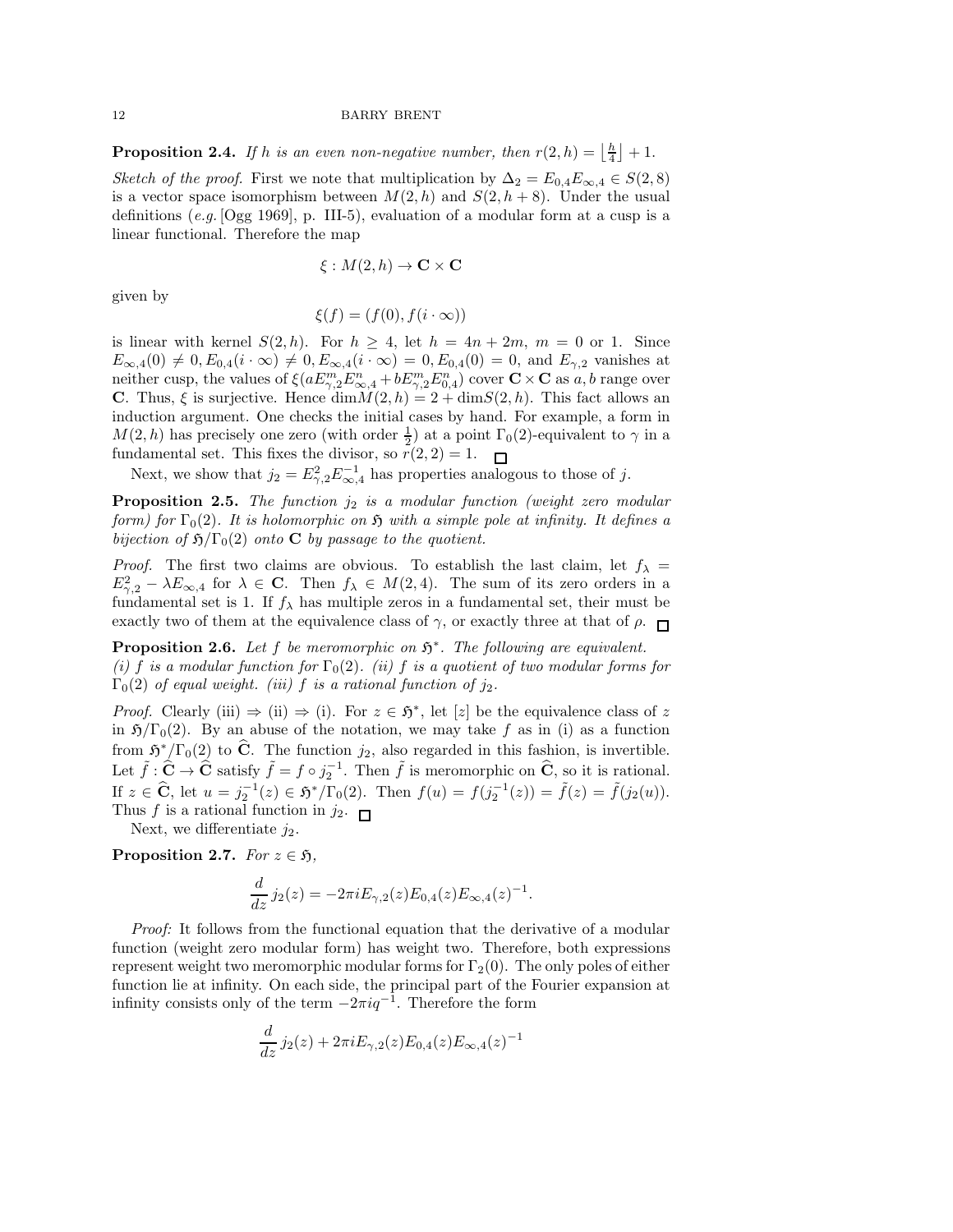is holomorphic, weight two. We find that it is zero in the same way that we established equation (2-5).

 $\Box$ 

2.3.3 *Extension of Siegel's argument to level two.* We introduce an analogue of Siegel's W map. For  $h \equiv 0 \pmod{4}$  and  $f \in M(2, h)$ , let

$$
W_2(f) = f E_{\infty,4}^{-h/4}.
$$

For  $h \equiv 2 \pmod{4}$ , let

$$
W_2(f) = f E_{\gamma,2} E_{\infty,4}^{-(h+2)/4}.
$$

**Proposition 2.8.** If h is positive, the restriction of  $W_2$  to  $M(2,h)$  is a vector space *isomorphism onto the space of polynomials in*  $j_2$  *of degree less than*  $r = r(2, h)$  $(h \equiv 0 \pmod{4}$  *or of degree between* 1 *and r inclusive*  $(h \equiv 2 \pmod{4}$ .

*Proof.* Suppose  $h \equiv 0 \pmod{4}$  and  $f \in M(2, h)$ . In view of Proposition 2.4,

$$
W_2(f) = f E_{\infty,4}^{1-r}.
$$

For  $d = 0, 1, ..., r - 1$ , the products  $j_2^d E_{\infty, 4}^{r-1}$  belong to  $M(2, h)$ . We have

$$
W_2(j_2^d E_{\infty,4}^{r-1}) = j_2^d.
$$

Let Q be the subspace of  $M(2,h)$  generated by the modular forms  $j_2^d E_{\infty,4}^{r-1}$ ,  $d=$ 0, 1, ...,  $r-1$  and let R be the space of polynomials in  $j_2$  of degree  $\leq r-1$ .  $W_2$ carries Q isomorphically onto R. Therefore,  $\dim Q = r$ . Hence  $Q = M(2, h)$ . This proves the first claim.

Now let  $h \equiv 2 \pmod{4}$ . Then

$$
W_2(f) = f E_{\gamma,2} E_{\infty,4}^{-r}.
$$

For  $d = 0, 1, ..., r - 1$ , the products  $j_2^d E_{\gamma,2} E_{\infty,4}^{r-1}$  belong to  $M(2,h)$ . We have

$$
W_2(j_2^d E_{\gamma,2} E_{\infty,4}^{r-1}) = j_2^{d+1}.
$$

The map  $W_2$  carries  $E_{\gamma,2}Q$  isomorphically onto  $j_2R$ . Therefore,  $\dim E_{\gamma,2}Q = r$ . Hence  $E_{\gamma,2}Q = M(2,h)$ .

**Proposition 2.9.** *For even non-negative* h and  $f \in M(2, h)$ *, the constant term in the Fourier expansion at infinity of*  $fT_{2,h}$  *is zero.* 

*Proof.* If  $h \equiv 0 \pmod{4}$ , Then

$$
W_2(f)\frac{d}{dz}j_2 = -fE_{\infty,4}^{1-r}2\pi iE_{\gamma,2}E_{0,4}E_{\infty,4}^{-1} = -2\pi ifT_{2,h}.
$$

If  $h \equiv 2 \pmod{4}$ , we get the same result by a similar calculation. Thus,  $fT_{2,h}$  is the derivative of a polynomial in  $j_2$ , so it can be expressed in a neighborhood of infinity as the derivative with respect to z of a power series in the variable  $q = \exp(2\pi i z)$ . This derivative is a power series in q with vanishing constant term.  $\Box$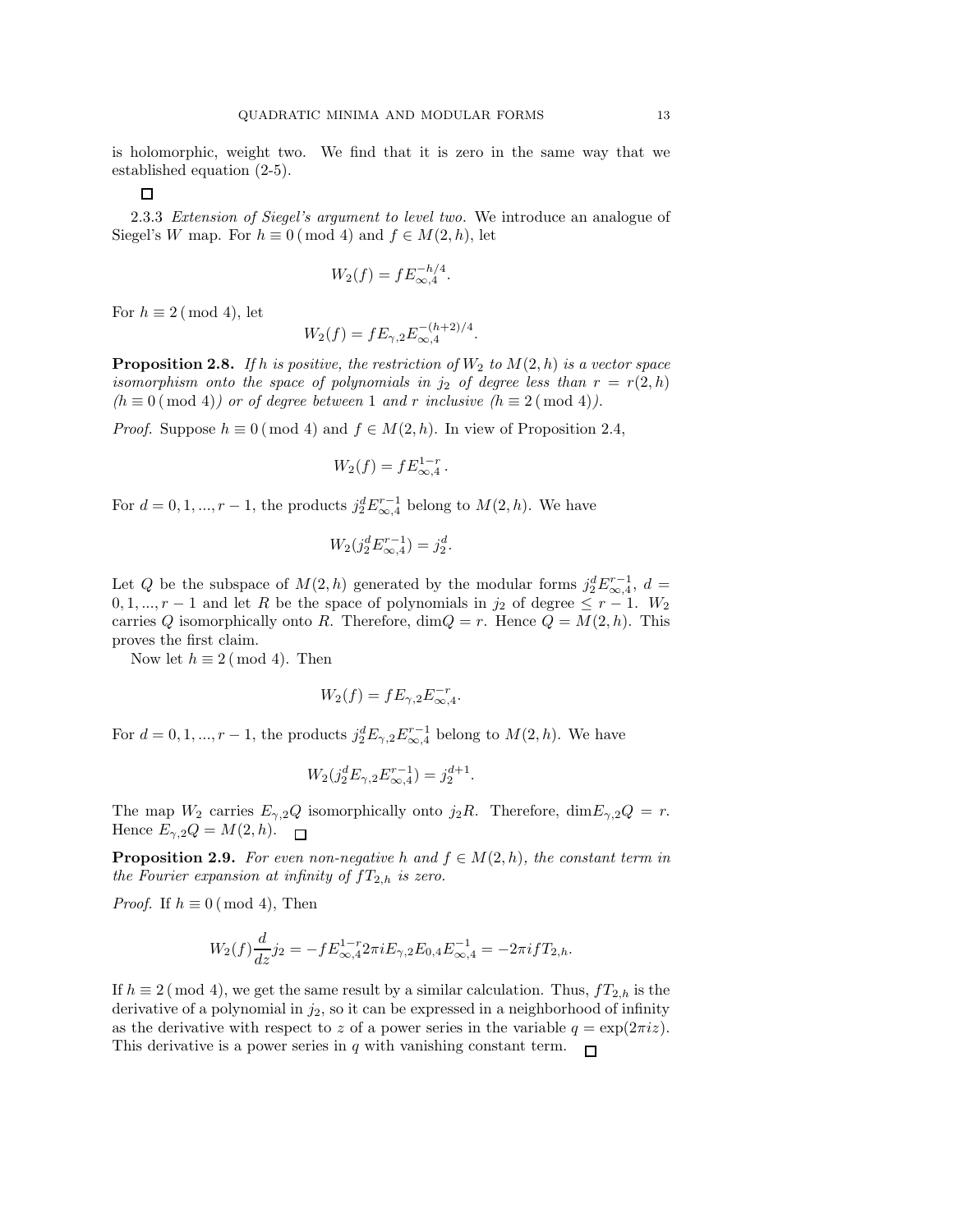**Proposition 2.10.** *For positive*  $h \equiv 0 \pmod{4}$ *, the constant term in the Fourier expansion at infinity of* T<sup>2</sup>,h *is non-zero.*

*Proof.* Let  $u = 2\pi i z = \log q$ . We retain the notation D for the operator  $\frac{d}{du}$ , which has the property that  $D(q^n) = nq^n$ . Let  $m_2 = j_2 - 64$ . Arguing as in the proof of (2-5), we see that  $E_{\gamma,2}^2 = E_{0,4} + 64E_{\infty,4}$ , so  $m_2 = E_{0,4}E_{\infty,4}^{-1}$ . Thus

$$
\frac{d}{dz}m_2 = \frac{d}{dz}j_2 = -2\pi i E_{\gamma,2} E_{0,4} E_{\infty,4}^{-1},
$$

so that

$$
D(m_2) = -E_{\gamma,2}E_{0,4}E_{\infty,4}^{-1}.
$$

It follows that

$$
T_{2,h} = -E_{\infty,4}^{1-r} D(m_2).
$$

Hence

$$
E_{\infty,4}^{1-r}D(m_2) = D(E_{\infty,4}^{1-r}m_2) - m_2D(E_{\infty,4}^{1-r}) = D(E_{\infty,4}^{1-r}m_2) - m_2(1-r)E_{\infty,4}^{-r}D(E_{\infty,4}) =
$$

$$
D(E_{\infty,4}^{1-r}m_2)+(r-1) \, m_2 E_{\infty,4}^{-r}[-\frac{1}{r}E_{\infty,4}^{1+r}D(E_{\infty,4}^{-r})] = D(E_{\infty,4}^{1-r}m_2)+(r-1) \, m_2 E_{\infty,4}D(E_{\infty,4}^{-r})
$$

$$
= D(E_{\infty,4}^{1-r}m_2) + \frac{1-r}{r}E_{0,4}D(E_{\infty,4}^{-r}).
$$

The term  $D(E_{\infty,4}^{1-r}m_2)$  makes no contribution to the constant term. Therefore the constant term of  $T_{2,h}$  is the same as that of  $\frac{r-1}{r}E_{0,4}D(E_{\infty,4}^{-r})$ . We now examine the principal part of  $D(E_{\infty,4}^{-r})$ .

An absolutely convergent monic power series can be written as an infinite product. The technique was used by Euler to prove the Pentagonal Number Theorem. It has been codified as follows ( [Apostol 1976], Theorem 14.8):

For a given set A and a given arithmetical function f, the numbers  $p_{A,f}(n)$  defined *by the equation*

$$
\prod_{n \in A} (1 - x^n)^{-f(n)/n} = 1 + \sum_{n=1}^{\infty} p_{A,f}(n) x^n
$$

*satisfy the recursion formula*

$$
np_{A,f}(n) = \sum_{k=1}^{n} f_A(k)p_{A,f}(n-k),
$$

*where*  $p_{A,f}(0) = 1$  *and* 

$$
f_A(k) = \sum_{\substack{d|k\\d\in A}} f(d).
$$

Proposition 2.3 and Apostol's Theorem 14.8 together imply that, for fixed  $s$ ,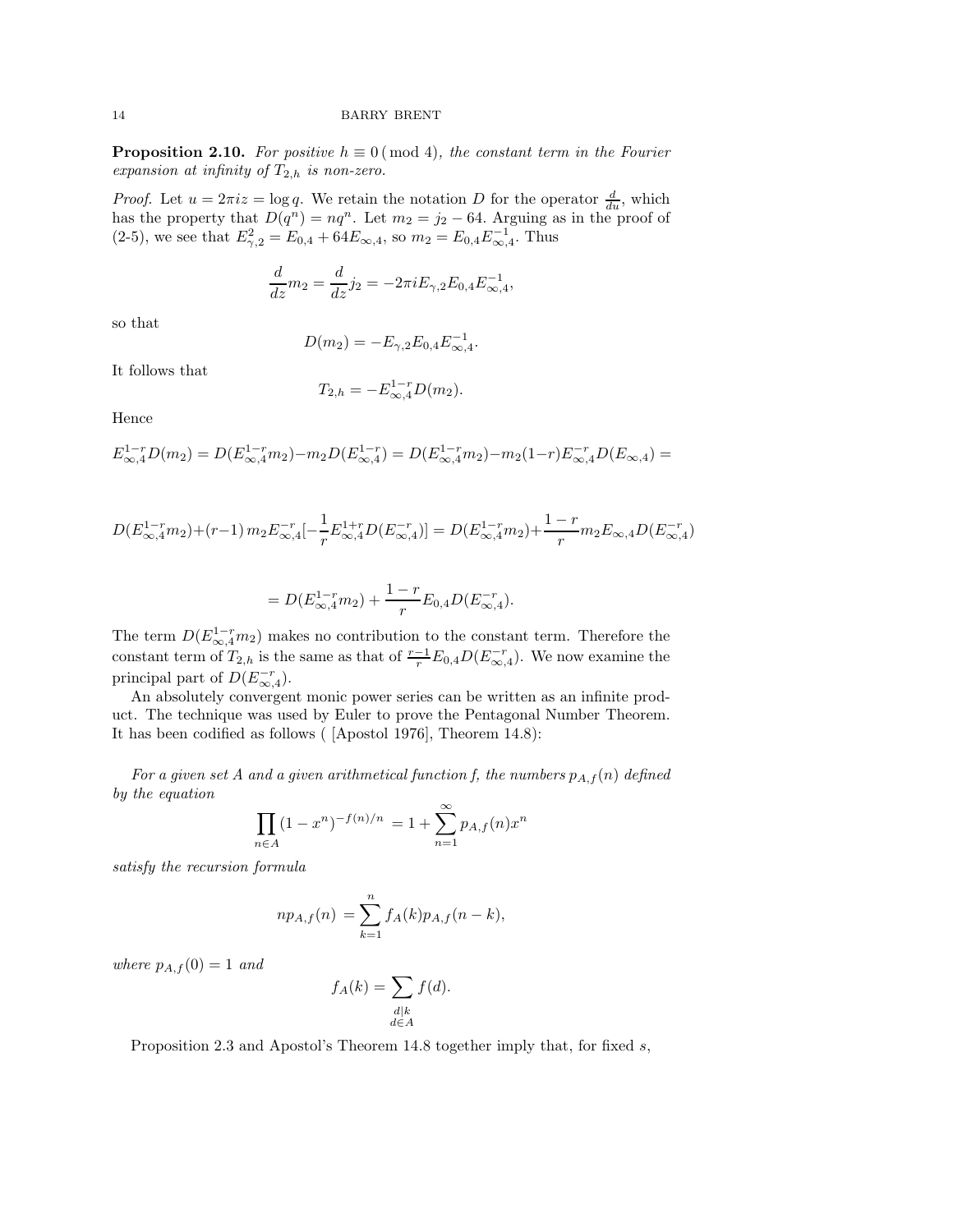(2-20) 
$$
E_{\infty,4}^{-s} = q^{-s} \sum_{n=0}^{\infty} R(n)q^{n},
$$

where  $R(0) = 1$  and  $n > 0$  implies that

(2-21) 
$$
R(n) = \frac{8s}{n} \sum_{a=1}^{n} \sigma_1^{\text{alt}}(a) R(n-a).
$$

Because  $\sigma_1^{\text{alt}}(a)$  alternates sign, the alternation of the sign of  $R(n)$  follows by an easy induction argument from (2-21). To be specific,  $R(n) = U_n(-1)^n$  for some  $U_n > 0$ . Thus we may write

$$
E_{\infty,4}^{-r} = U_0(-1)^0 q^{-r} + U_1(-1)^1 q^{1-r} + \dots + U_{r-1}(-1)^{r-1} q^{-1} + U_r(-1)^r + \dots
$$

and hence  $D(E_{\infty,4}^{-r})$  =

$$
-rU_0(-1)^0q^{-r} + (1-r)U_1(-1)^1q^{1-r} + \dots + (-1)U_{r-1}(-1)^{r-1}q^{-1} + 0 + \dots
$$

$$
= V_r(-1)^1 q^{-r} + V_{r-1}(-1)^2 q^{1-r} + \dots + V_1(-1)^r q^{-1} + 0 + \dots.
$$

for positive  $V_n$ .

On the other hand, the Fourier coefficient of  $q^n$ ,  $n \geq 0$ , in the expansion of  $E_{0,4}$ is  $W_n(-1)^n$  for positive  $W_n$ , by (2-2). Thus the constant term of  $E_{0,4}D(E_{\infty,4}^{-r})$  is

$$
\sum_{n=1}^{r} V_n(-1)^{r+1-n} W_n(-1)^n = (-1)^{r+1} \sum_{n=1}^{r} V_n W_n.
$$

and that of  $T_{2,h}$  is the number

$$
\frac{r-1}{r}(-1)^{r+1}\sum_{n=1}^{r}V_nW_n\,.
$$

For weights  $h \geq 4, r > 1$ .  $\Box$ 

The signs of the Fourier coefficients are not as cooperative in the case  $h \equiv 2 \pmod{4}$ , and so far we do not have a result corresponding to Proposition 2.10 in this situation.

**Theorem 2.1.** *Suppose*  $f \in M(2, h)$  *with Fourier expansion at infinity* 

$$
f(z) = \sum_{n=0}^{\infty} A_n q^n, \ A_0 \neq 0.
$$

*If*  $h \equiv 0 \pmod{4}$ *, then some*  $A_n \neq 0, 1 \leq n \leq r(2, h)$ *. If*  $h \equiv 2 \pmod{4}$ *, then some*  $A_n \neq 0, 1 \leq n \leq 2r(2, h).$ 

*Proof.* First suppose that  $h \equiv 0 \pmod{4}$ . The argument tracks Siegel's in the level one case. We still denote the coefficient of  $q^n$  in the Fourier expansion of f at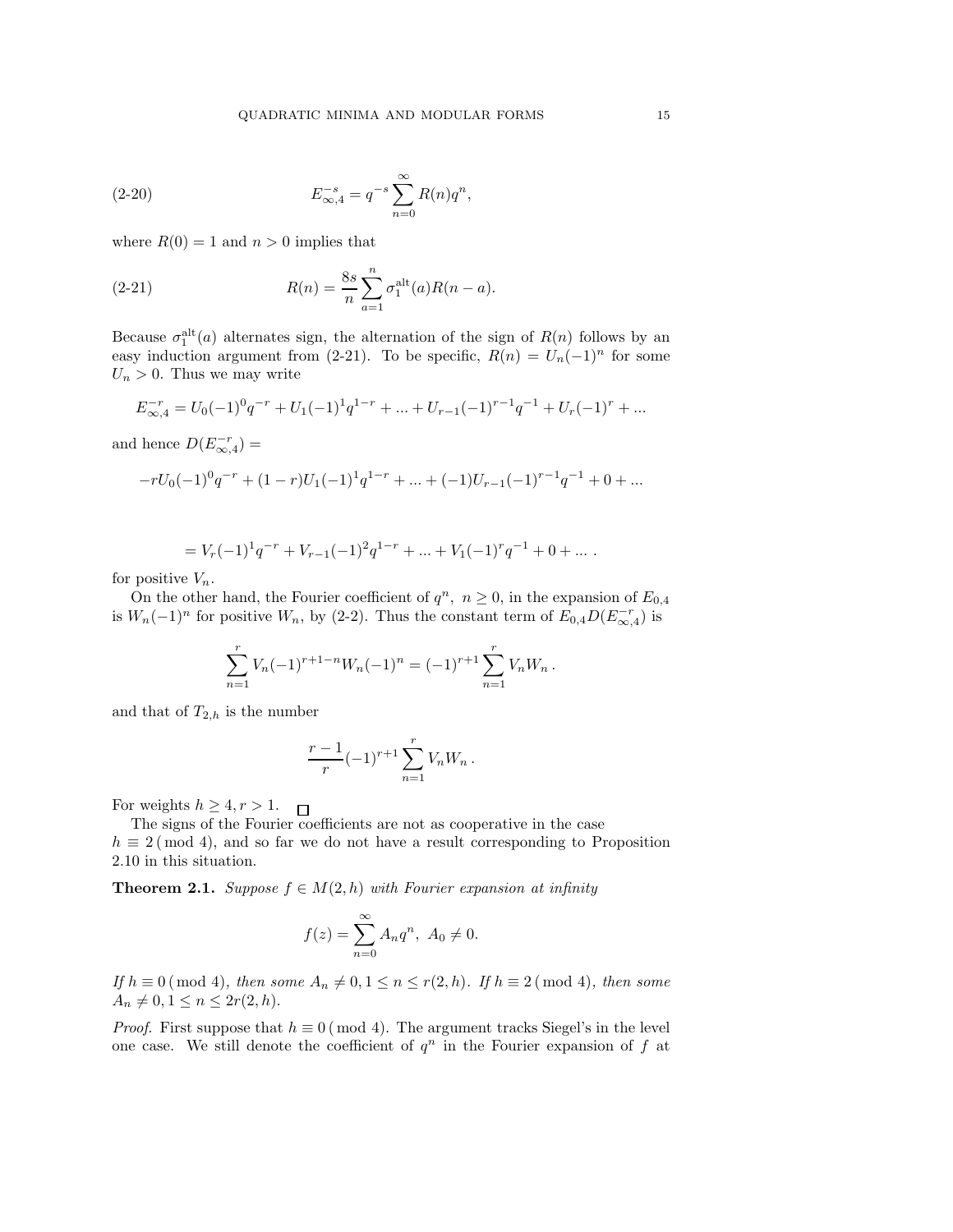infinity as  $c_n[f]$ . The normalized meromorphic form  $T_{2,h}$  has a Fourier series of the form

$$
T_{2,h} = C_{h,-r}q^{-r} + \dots + C_{h,0} + \dots,
$$

with  $C_{h,-r} = 1$ . By Proposition 2.9,

$$
0 = c_0[T_{2,h}f] = C_{h,0}A_0 + \dots + C_{h,-r}A_r.
$$

By hypothesis,  $A_0 \neq 0$ . By Proposition 2.10,  $C_{h,0} \neq 0$ , so

$$
A_0 = -(C_{h,0})^{-1}(C_{h,-1}A_1 + \dots + C_{h,-r}A_r).
$$

It follows that one of the  $A_n$   $(n = 1, ..., r)$  is non-zero.

Now suppose  $h \equiv 2 \pmod{4}$ ,  $h = 4k + 2$ ,  $f \in M(2, h)$ . For some monic q-series F and some non-zero constant  $C_t$ ,  $f = 1 + C_t q^t F$ . Let  $g = f^2 \in M(2, 2h)$ . Then

$$
g = 1 + 2C_t q^t F + C_t^2 q^{2t} F^2.
$$

Since  $2h \equiv 0 \pmod{4}$ ,  $t \le r(2, 2h) = 1 + \left\lfloor \frac{2h}{4} \right\rfloor = 1 + \left\lfloor \frac{8k+4}{4} \right\rfloor = 2k+2$ . On the other hand,  $r(2, h) = r(2, 4k + 2) = 1 + \left\lfloor \frac{4k+2}{4} \right\rfloor = 1 + k.$ 

The only obstacle to obtaining the bound  $r + 1$  instead of  $2r$  in the second case is the lack of a version of Proposition 2.10 for weights  $h \equiv 2 \pmod{4}$ . In section 3, we present experimental evidence for, among other things, an extended Proposition 2.10.

While it is possible that the level two result extends to the other levels N at which  $\Gamma_0(N)$  has genus zero  $(N = 1, ..., 10, 12, 13, 16, 25)$ , the question has been raised (by Glenn Stevens) whether, because of the absence of an analogue for  $j$ , higher genus is an obstruction to this sort of argument.

# 3. Observations

The divisor of a meromorphic modular form  $f$ , normalized so that the leading Fourier coefficient is 1, determines the Fourier expansions of  $f$ , because the divisor determines f. This suggests the problem of finding effective rules governing the map from divisors to Fourier series. Some results in this direction are known. For example, Fourier expansions of Eisenstein series with prescribed behavior at the cusps are stated in [Schoeneberg, 1974].

Here we study rules by which the divisor governs congruences for the Fourier expansion. The theory of congruences among holomorphic modular forms is significant in number theory, so it is natural to scrutinize any new congruences among modular forms. Regularities among the constant terms suggest an empirical basis for such a theory in the meromorphic setting.

In sections 3.1 and 3.2, we discuss three rules (for conductors  $N = 1, 2, 3$ ) governing the constant term of the Fourier expansion at infinity. We describe numerical evidence for congruences obeyed by certain meromorphic modular forms. The congruences relate geometric and arithmetic data: the divisor, and the 2-order or 3-order of the constant terms. This connection is expressed in terms of the weight and the sum of the digits in the base two or base three expansion of the pole order.

These rules are described for modular forms of level  $N \leq 3$ . They do not apply to all the objects we surveyed, and we don't know how to sort the deviant from nondeviant forms, except by inspection. The deviations are systematic in the sense that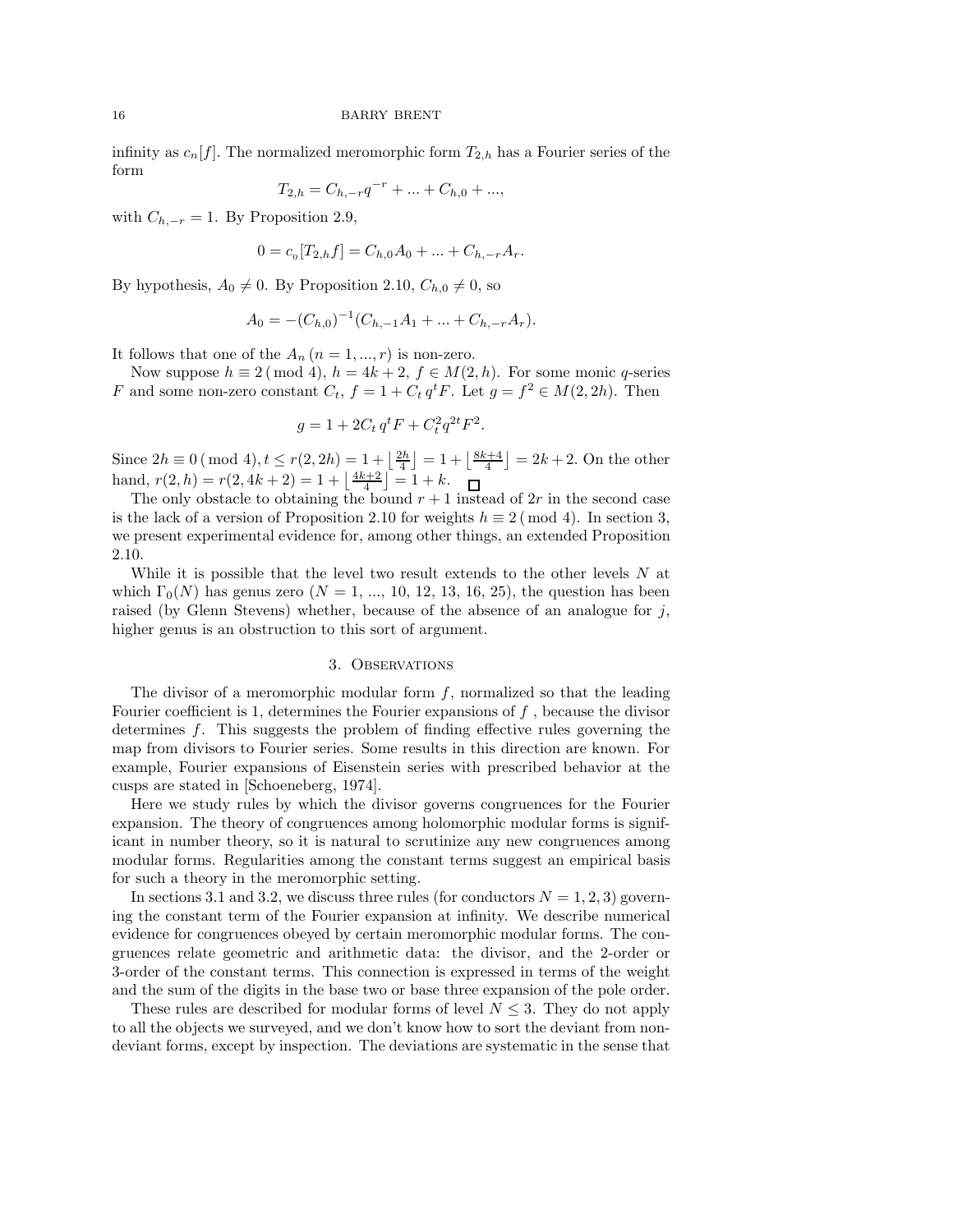the constant terms at a given level still obey simple rules. We can also manufacture linear combinations of non-deviant forms which depart from the congruence rules in a stronger sense: the 2-order and the 3-order of the constant terms are arbitrary. This means that the constant terms of some of the deviant forms are controlled by invariants of the divisor other than the weight and the order of the pole at infinity.

In our surveys, a meromorphic modular form  $f$  which obeys the congruences always has a normalized rational Fourier expansion and a pole at infinity. The  $T_h$ and  $T_{2,h}$  were the first examples. We looked for other instances of this behavior and found it exhibited by some standard objects. We then conducted a more or less systematic survey of similar objects.

We describe two sets of data. The first survey suggests rules regarding the the 2-order or 3-order of constant terms of a family of level N objects,  $1 \leq N \leq 3$ . The second survey looks at negative powers of the functions  $E_{N,\infty,k}$ ,  $N=2,3$ . These examples form families of their own, and within these families, the behavior of the constant term is again predictable.

Congruences for constant terms seem to have implications for the whole Fourier expansion of related meromorphic forms. In section 3.3, we report observations on the Fourier expansion of  $j$  that support this idea.

3.1. Observations on the constant terms: first survey. We list several thousand forms obeying rules governing their constant terms. Let  $d_b(n)$  be the sum of the digits in the base-b expansion of the positive integer n and  $c_n[f]$  be the coefficient  $c_n$  in the Fourier series

$$
f = \sum_{n} c_n q^n.
$$

Let p be prime. If an integer n can be factored as  $n = p^a m$ ,  $(p, m) = 1$ , then we write:

$$
\mathrm{ord}_p(n) = a.
$$

In addition we write  $\text{ord}_p(0) = \infty$ . If a rational number x can be written  $\frac{n}{d}$  as a quotient of integers, we set  $\text{ord}_p(x) = \text{ord}_p(n) - \text{ord}_p(d)$ .

We write  $C_2$  for the set of level two meromorphic modular forms f of any weight with rational Fourier expansion at infinity, leading coefficient 1, and a pole at infinity of order  $s = s(f) > 0$  such that

$$
\mathrm{ord}_2(c_{\scriptscriptstyle 0}[f]) = 3d_2(s).
$$

The set of level three meromorphic modular forms  $f$  of any weight with rational Fourier expansion at infinity, leading coefficient 1, and a pole at infinity of order  $s = s(f) > 0$  such that

$$
\mathrm{ord}_3(c_{\scriptscriptstyle 0}[f]) = d_3(s).
$$

will be denoted  $C_3$ .

For a function f with a pole of order  $s = s(f)$  at infinity, let  $\beta = d_2(s)$  and  $\gamma = d_3(s)$ . Membership in  $C_2$  is a congruence relation, since

$$
\text{ord}_2(n) = a \Leftrightarrow n \equiv 2^a \pmod{2^{a+1}},
$$

but membership in  $C_3$  means a choice of two congruences:

$$
\text{ord}_3(n) = a \Leftrightarrow n \equiv \pm 3^a \pmod{3^{a+1}}.
$$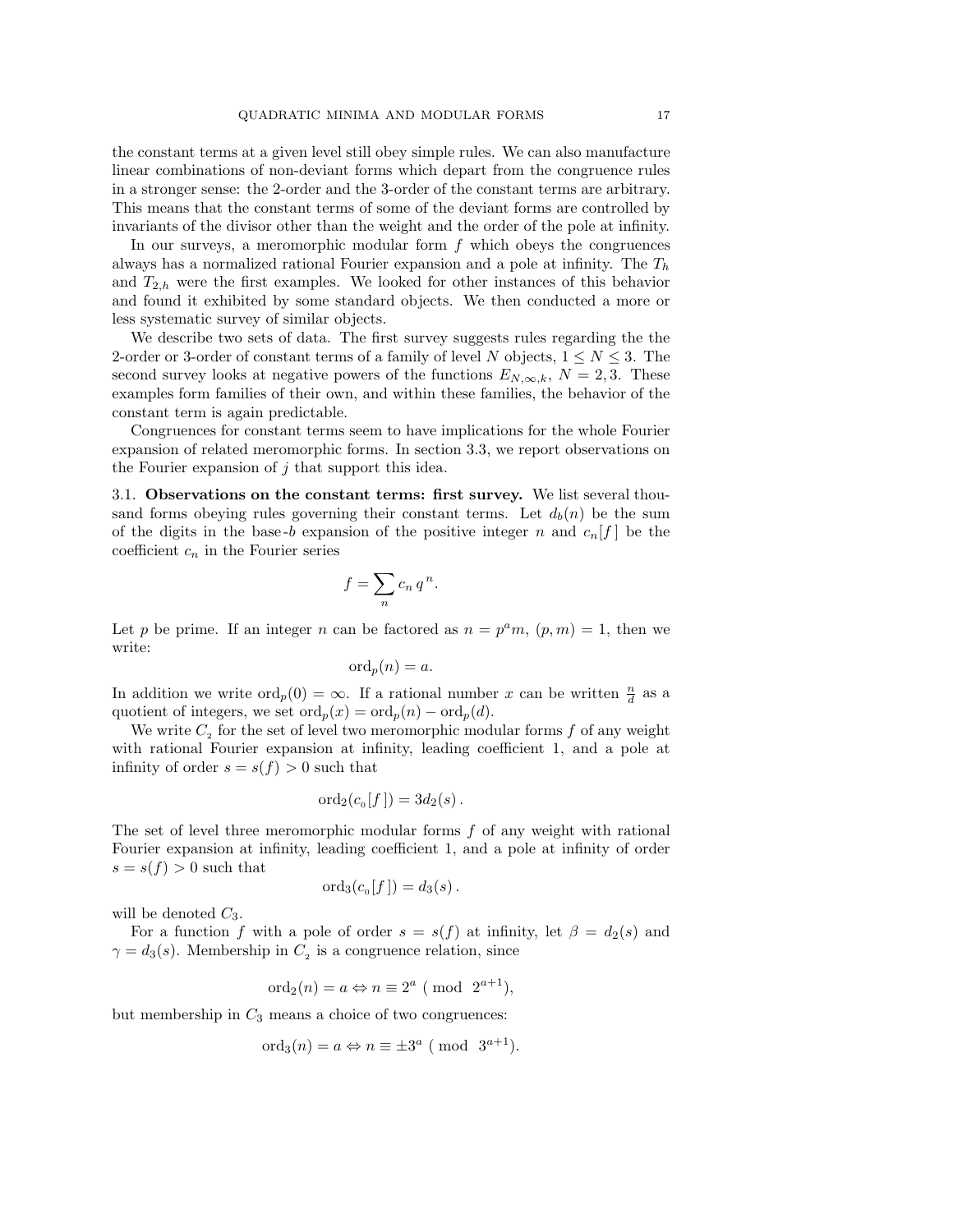We define two subsets of  $C_3$ , the members of which make this choice systematically:

$$
D_3 = \left\{ \ f \in C_3 : c_{\scriptscriptstyle 0}[f] \equiv (-1)^s 3^{\gamma} \ (\text{mod } 3^{\gamma + 1}) \ \right\}
$$

and

$$
E_3 = \{ f \in C_3 : c_0[f] \equiv 3^{\gamma} \pmod{3^{\gamma+1}} \}
$$

.

If f is a meromorphic modular form, let  $w = w(f)$  be the weight of f. As above, let  $s = s(f)$  be the order of the pole of f at infinity. Finally, we will write  $L = L(f)$ for the largest digit in the base-3 expansion of  $s(f)$ .

In this survey, the constant terms of the meromorphic forms we studied have three modes of behavior, depending upon the conductor.

(1) The meromorphic forms f for  $SL(2, \mathbb{Z})$  (conductor one forms) obey the following rule.

( a) If  $w \equiv 0 \pmod{4}$ , then  $f \in C_2$ . (b) If  $w \equiv 2 \pmod{4}$ , then  $2^{4\beta} |c_{0}[f]$ . ( c) If  $w \equiv 0 \pmod{3}$ , then  $f \in D_3$ . ( d) If  $w \equiv 1 \pmod{3}$  and  $L = 1$ , then  $f \in E_3$ . ( e) If  $w \equiv 1 \pmod{3}$  and  $L = 2$ , then  $3^{\gamma+1}|c_{0}[f]$ . (f) If  $w \equiv 2 \pmod{3}$ , then  $3^{\gamma+1} |c_{0}[f]$ .

(2) Forms with conductor two obey (a)-(b), but not (in general) (c)-(f).

(3) Forms with conductor three obey  $(c)$  -(f), but not (in general) (a) -(b).

3.2.1. *Conductor one.* What follows is a list of objects obeying rule (1) above. (The function  $G_2$  isn't modular in the ordinary sense, but we assigned it weight 2 to see what would happen.)

$$
\Delta^{-a}, \qquad 1 \le a \le 140,
$$
  
\n
$$
j^a, \qquad 1 \le a \le 50,
$$
  
\n
$$
j\Delta^{-a}, \qquad 1 \le a \le 100,
$$
  
\n
$$
j^a \Delta^{-b}, \qquad 1 \le a, b \le 50,
$$
  
\n
$$
G_6^a \Delta^{-b}, \qquad 1 \le a, b \le 50.
$$

(If we set  $a = 1$ , these are the functions  $T_h$ ,  $h \equiv 8 \pmod{12}$ ,  $8 \le h \le 596$ .)

$$
G_4^a G_6^b \Delta^{-c}, \quad 1 \le a, c \le 50, \quad 0 \le b \le 11,
$$
  
\n
$$
G_{10}^a \Delta^{-b}, \qquad 1 \le a, b \le 50,
$$
  
\n
$$
G_{14}^a \Delta^{-b}, \qquad 1 \le a, b \le 50,
$$
  
\n
$$
G_{2a} \Delta^{-b}, \qquad 1 \le a \le 7, 1 \le b \le 140.
$$

(If we set  $a = 2$ , these are the functions  $T_h$ ,  $h \equiv 10 \pmod{12}$ ,  $10 \le h \le 1678$ , and if we set  $a = 4$ , they are the functions  $T_h$ ,  $h \equiv 6 \pmod{12}$ ,  $6 \le h \le 1674$ .

$$
G_{2a} \Delta^{-b}
$$
,  $8 \le a \le 24, 1 \le b \le 50$ ,  
 $G_{2a}^{-1} \Delta^{-b}$ ,  $1 \le a \le 18, 1 \le b \le 50$ ,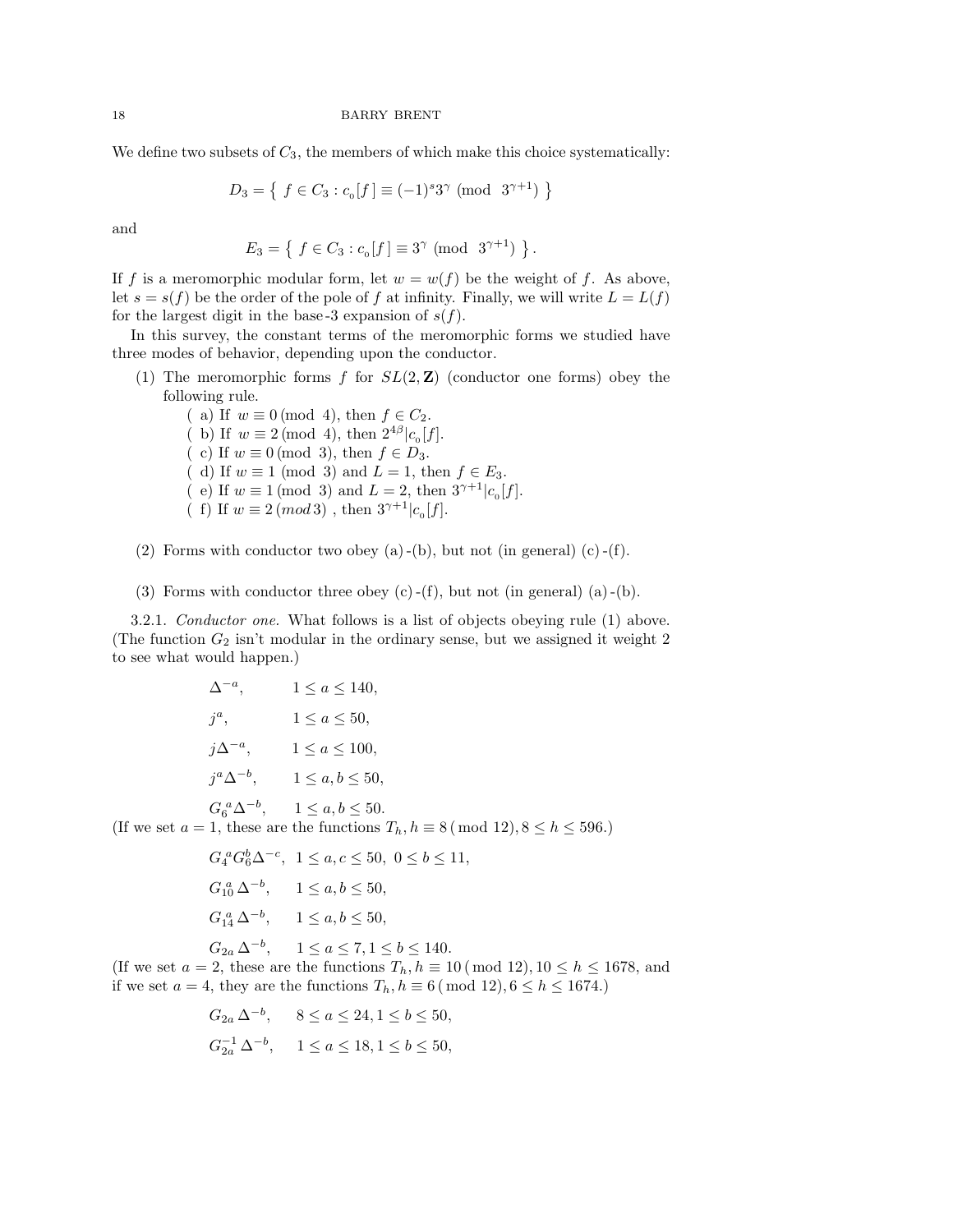$$
S_{n,d}^{-a}, \t 1 \le a \le 50, 1 \le d \le 4, 1 \le n \le d,
$$
  
\n
$$
G_{10}^a S_{1,2}^{-b}, \t 1 \le a, b \le 50,
$$
  
\n
$$
G_{14}^a S_{1,2}^{-b}, \t 1 \le a, b \le 50,
$$
  
\n
$$
G_4^a G_6^b S_{1,2}^{-c}, \t 1 \le a, c \le 50, 1 \le b \le 5.
$$

In an earlier survey, we found that  $\Delta^{-s} \in C_2 \cap C_3$  for  $1 \leq s \leq 3525$ . We also found that  $j^s \in C_2 \cap C_3$  for  $1 \leq s \leq 200$ , and that  $j^k \Delta^{-m} \in C_2 \cap C_3$  for  $1 \leq k, m \leq 100$ . The computing power we exploited at the time (with Roger Frye's assistance) was not available when we were conducting the experiments described here, so we do not have data on membership in  $D_3$  for the additional functions.

3.2.2. *Conductor two.* This is a list of objects obeying rule (2) above. The first two items are the first few functions  $T_{2,h}$ . Evidently, rule (2) does not force the vanishing of the constant terms of the functions  $E_{\gamma,2}E_{0,4}E_{\infty,4}^{-a}=T_{2,h}$  for  $h\equiv 0$ (mod 4), but would imply a level 2 *Satz 2* for  $h \equiv 2 \pmod{4}$  if it held for all  $E_{\gamma,2}^2 E_{0,4} E_{\infty,4}^{-a}, a$  positive.

$$
E_{\gamma,2}E_{0,4}E_{\infty,4}^{-a}, \quad 1 \le a \le 100,
$$
  
\n
$$
E_{\gamma,2}^2E_{0,4}E_{\infty,4}^{-a}, \quad 1 \le a \le 100,
$$
  
\n
$$
j_2^a, \quad 1 \le a \le 100,
$$
  
\n
$$
\phi_2^{-a}, \quad 1 \le a \le 100,
$$
  
\n
$$
G_{2a}E_{\infty,4}^{-b}, \quad 0 \le a \le 24, 1 \le b \le 50,
$$
  
\n
$$
G_2^{-1}E_{\infty,4}^{-b}, \quad 1 \le a \le 11, 1 \le b \le 50,
$$
  
\n
$$
G_4^aE_{\infty,4}^{-b}, \quad 1 \le a, b \le 50,
$$
  
\n
$$
G_4^aG_6E_{\infty,4}^{-b}, \quad 1 \le a, b \le 50,
$$
  
\n
$$
G_4^aG_6E_{\infty,4}^{-b}, \quad 1 \le a, b \le 50,
$$
  
\n
$$
G_{10}^aE_{\infty,4}^{-b}, \quad 1 \le a, b \le 50,
$$
  
\n
$$
E_{\gamma,2}^aE_{\infty,4}^{-b}, \quad 1 \le a, b \le 50,
$$
  
\n
$$
E_{\gamma,2}^aE_{\infty,4}^{-b}, \quad 1 \le a, b \le 50,
$$
  
\n
$$
E_{\gamma,2}^aE_{\infty,4}^{-b}, \quad 1 \le a, b \le 50,
$$
  
\n
$$
E_{0,4}^aE_{\infty,4}^{-b}, \quad 1 \le a, b \le 50,
$$
  
\n
$$
\Delta_2^{-a}, \quad 1 \le a \le 100.
$$

3.2.3. *Conductor three.* This is a brief list of objects obeying rule (3) above. It should be noted that  $\phi_3^{-1}$  has a double pole at infinity. More objects obeying (3) are listed in the next section.

$$
\phi_3^{-a}
$$
,  $1 \le a \le 100$ ,  
\n $G_{10}^{-a} \phi_3^{-b}$ ,  $1 \le a, b \le 50$ ,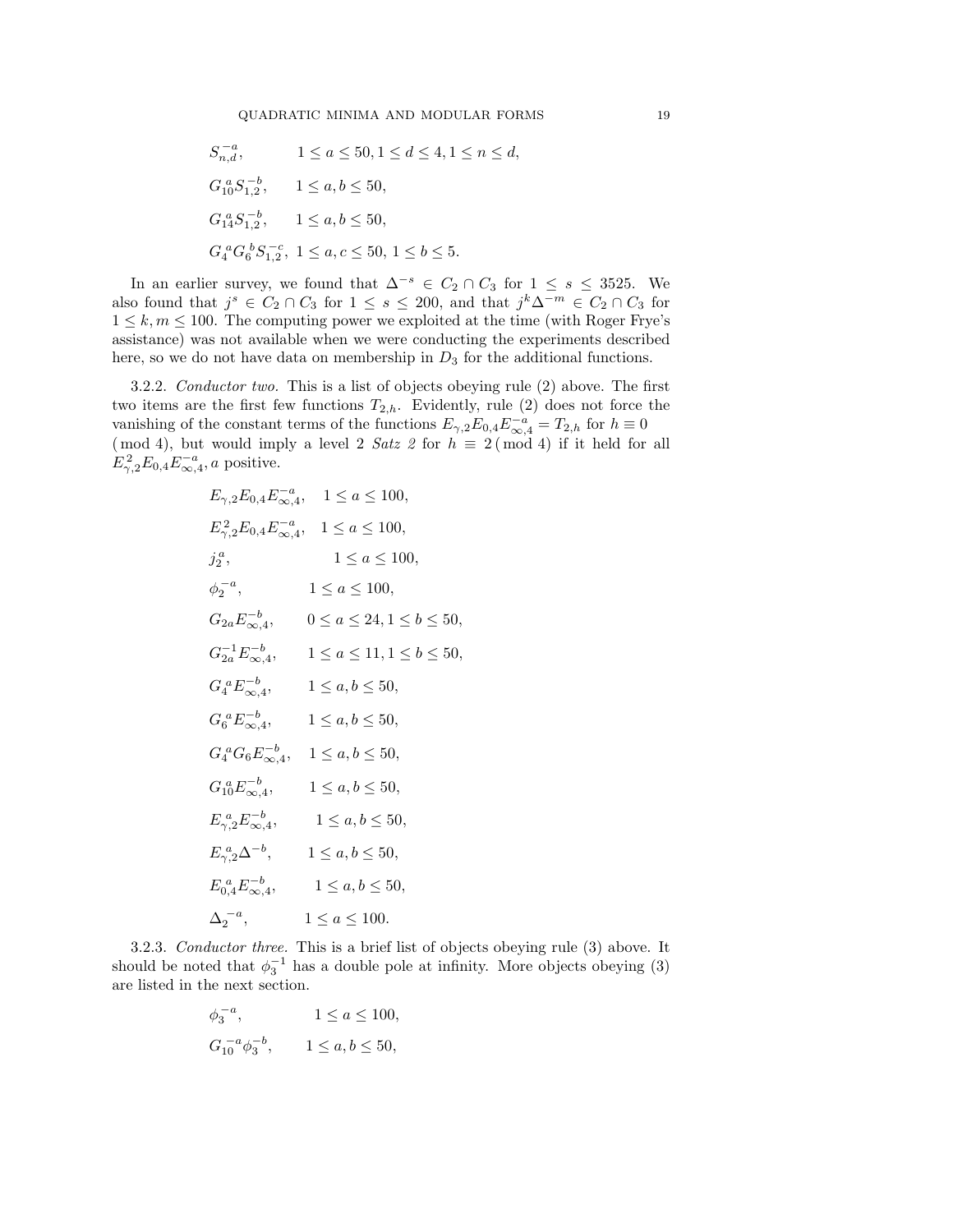$$
\Phi_3^{-a}, \qquad 1 \le a \le 50,
$$
  
\n
$$
G_{2a} \Phi_3^{-b}, \qquad 1 \le a \le 24, 1 \le b \le 50,
$$
  
\n
$$
G_4^a \Phi_3^{-b}, \qquad 1 \le a, b \le 50,
$$
  
\n
$$
G_{10}^a \Phi_3^{-b}, \qquad 1 \le a, b \le 50.
$$

3.2. Second survey, with deviations from rules  $(1)-(3)$ . Given a pair of objects of the same conductor, pole order and weight obeying rules (1) - (3), one can find a linear combination which violates the rules. For example, let  $r(N, k) > 1$ and let f, g be distinct normalized forms in  $M(N, k)$ ,  $1 \leq N \leq 3$ . Let s be a positive integer. Then  $\phi = f\Delta^{-s}, \gamma = g\Delta^{-s}$  are normalized, and they have equal pole order, weight and conductor. Suppose they are subject to one of the above rules which dictates for  $p = 2$  or 3 that  $\text{ord}_p(c_0[\phi]) = \text{ord}_p(c_0[\gamma]) = \epsilon$  (say). Further, let the constant terms of  $\phi$  and  $\gamma$  be  $p^{\epsilon} \frac{a}{b}$ ,  $p^{\epsilon} \frac{c}{d}$  (with none of a, b, c, d divisible by p). Let  $x = (p^{\sigma} - ad)/(bc - ad)$  for an arbitrary number  $\sigma \neq 0$ . Then the meromorphic modular form  $\zeta = (1-x)\phi + x\gamma$  is also normalized with the same weight and pole order as  $\phi$  and  $\gamma$ . It may have lower conductor if  $N \neq 1$ , but whichever rule dictated the values of  $\text{ord}_p(c_0[\phi])$ ,  $\text{ord}_p(c_0[\gamma])$  is also part of rule (1). Yet it fails, because  $c_0[\zeta] = p^{\epsilon+\sigma}/bd$ . This shows that features of the divisor other than the weight and the order of the pole at infinity influence the arithmetic of the constant term.

This fact led us to search for other deviants. We found systematic deviations from rules (1) - (3), but for these examples, the 2- and 3-orders of the constant terms were still determined by the weight and the order of the pole at infinity.

The following functions obey rule (2):

$$
E_{\infty,4}^{-a}, \quad 1 \le a \le 51,
$$
  
\n
$$
E_{2,\infty,k}^{-a}, \quad 1 \le a \le 51, 6 \le k \le 22, \ k \equiv 2 \pmod{4},
$$
  
\n
$$
E_{2,\infty,k}^{-a}, \quad 2 \le a \le 50, a \text{ even}, \ 8 \le k \le 24, k \equiv 0 \pmod{4},
$$

and the following functions obey rule (3):

$$
E_{3,\infty,6}^{-a}, \quad 1 \le a \le 98,
$$
  
\n
$$
E_{3,\infty,k}^{-a}, \quad 3 \le a \le 48, a \equiv 0 \pmod{3}, k \equiv 0 \pmod{6}, 12 \le k \le 24,
$$
  
\n
$$
E_{3,\infty,k}^{-a}, \quad 2 \le a \le 98, a \equiv 0 \text{ or } 2 \pmod{3}, k \equiv 2 \pmod{6}, 8 \le k \le 20,
$$
  
\n
$$
E_{3,\infty,k}^{-a}, \quad 1 \le a \le 97, a \equiv 1 \pmod{3}, L = 2, k \equiv 2 \pmod{6},
$$
  
\n
$$
8 \le k \le 20.
$$
  
\n
$$
E_{3,\infty,k}^{-a}, \quad 1 \le a \le 98, k \equiv 4 \pmod{6}, 4 \le k \le 22.
$$

The following functions deviate from rule (2):

$$
E_{2,\infty,k}^{-a}, \ \ 1 \le a \le 51, a \text{ odd}, 8 \le k \le 24, k \equiv 0 \pmod{4}.
$$

Rule (2) predicts that  $\text{ord}_2(c_0[E_{2,\infty,k}^{-a}]) = 3d_2(a)$  in this situation. Instead the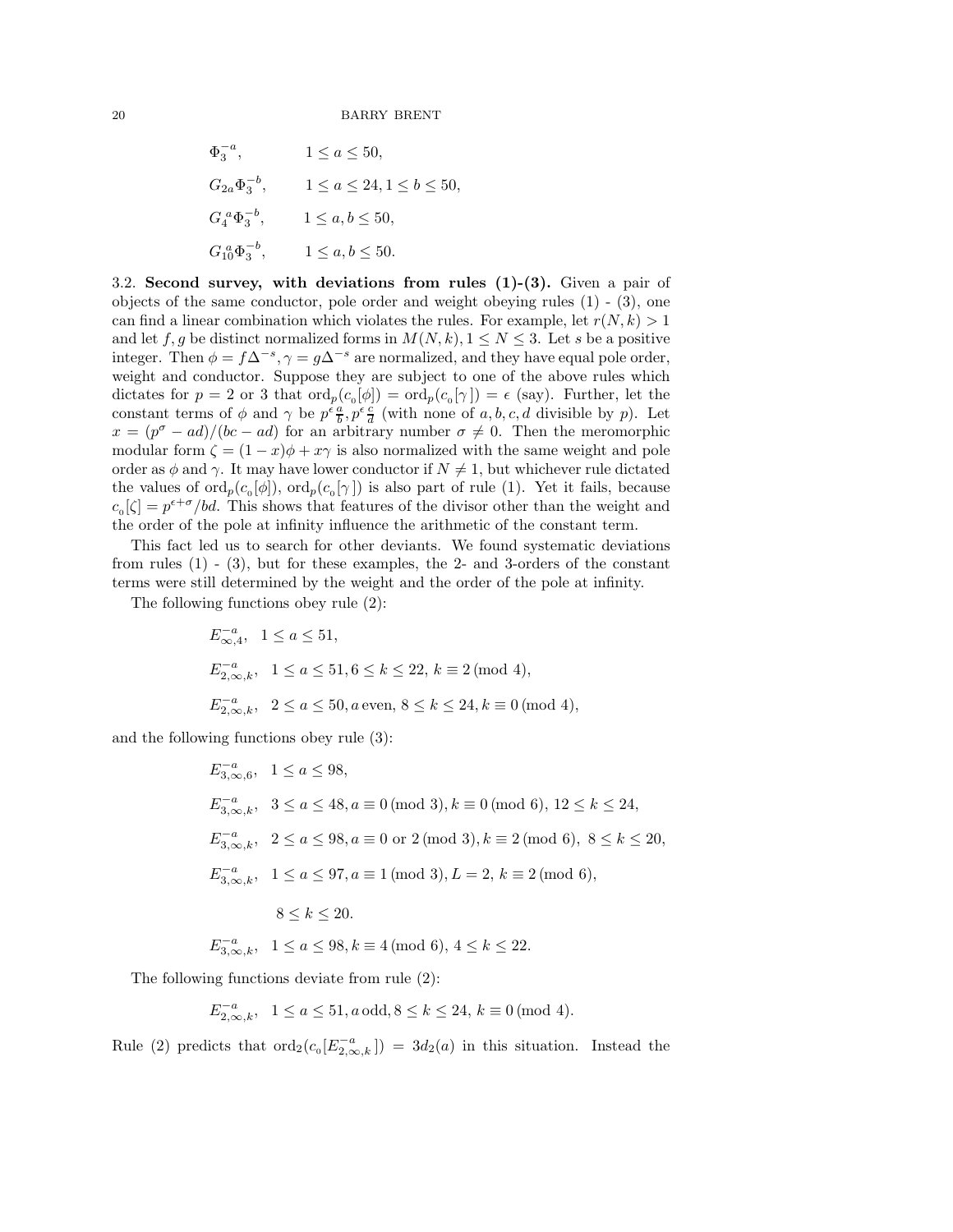constant terms obey the following rule :

(3-1) 
$$
\text{ord}_2(c) = 3d_2(a) + \text{ord}_2(a+1) + k - 5.
$$

The following functions deviate from rule (3):

$$
E_{3,\infty,k}^{-a}, \ \ 1 \le a \le 49, a \equiv 1 \ (\text{mod}\ 3), k \equiv 0 \ (\text{mod}\ 6), \ 12 \le k \le 24.
$$

The weights of these functions are divisible by 3, so rule (3) predicts that  $c_0[E_{3,\infty,k}^{-a}] \equiv$  $(-1)^a 3^{d_3(a)} \pmod{3^{d_3(a)+1}}$ . Instead,

(3-2) 
$$
c_{\mathfrak{0}}[E_{3,\infty,k}^{-a}] \equiv (-1)^{a+1} 3^{d_3(a)} \pmod{3^{d_3(a)+1}}.
$$

The functions

$$
E_{3,\infty,k}^{-a}, \ \ 2 \le a \le 47, a \equiv 2 \pmod{3}, k \equiv 0 \pmod{6}, 12 \le k \le 24
$$

also depart from rule (3). In this situation, it is not true, as predicted by rule (3), that  $\text{ord}_3(c_0[E_{3,\infty,k}^{-a}]) = d_3(a)$ . Instead

(3-3) 
$$
\text{ord}_3(c_0[E_{3,\infty,k}^{-a}]) = d_3(a) + \text{ord}_3(a+1) = \delta \text{ (say)},
$$

We have not yet understood how these functions choose between the congruences  $c_0[E_{3,\infty,k}^{-a}] \equiv \pm 3^{\delta} \pmod{3^{\delta+1}}$ , except that our data indicate that it depends only on the value of a.

The last set of functions in this survey deviating from rule (3) is:

$$
E_{3,\infty,k}^{-a}, \ \ 1 \le a \le 94, a \equiv 1 \ (\text{mod } 3), L = 1, k \equiv 2 \ (\text{mod } 6),
$$

$$
8 \le k \le 20.
$$

Here  $w \equiv 1 \pmod{3}$ , so rule (3) predicts that  $c_0[E_{3,\infty,k}^{-a}] \equiv 3^{d_3(a)} \pmod{3^{d_3(a)+1}}$ . Actually for this set

(3-4) 
$$
c_0[E_{3,\infty,k}^{-a}] \equiv -3^{d_3(a)} \pmod{3^{d_3(a)+1}}.
$$

# 3.3 Divisibility properties of the Fourier coefficients of  $j, \Delta$  and their reciprocals.

We observed a pattern of connections between corresponding Fourier coefficients (not the constant terms) of  $1/\Delta$  and j, and between corresponding Fourier coefficients (not the constant terms) of  $\Delta$  and  $1/j$ . These experiments were motivated by the following considerations. Membership of  $f^s$  in  $C_2$  or  $C_3$  for integers s,  $1 \leq s \leq B$  for some bound B imposes conditions modulo powers of 2 or 3 on the Fourier coefficients of f with exponent  $\leq B-1$ . It is easy to check, for example, that if f has a simple pole at infinity and  $f^s \in C_2$  for  $1 \leq s \leq 4$ , then

$$
c_0[f] \equiv 8 \pmod{16},
$$
  

$$
c_1[f] \equiv 4 \pmod{8},
$$
  

$$
c_2[f] \equiv 0 \pmod{128},
$$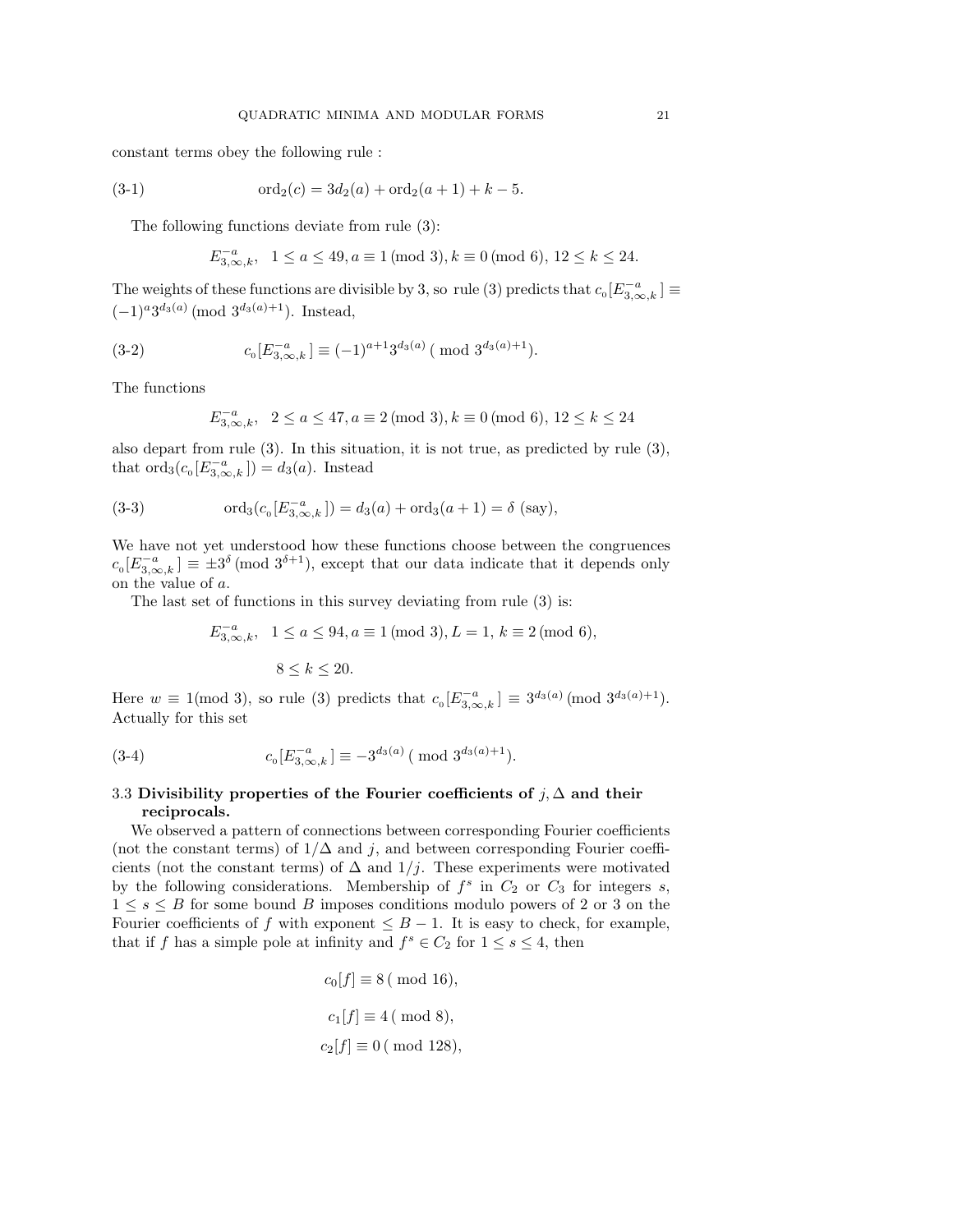$$
c_3[f] \equiv 2 \ (\bmod 4).
$$

These calculations can be extended indefinitely. They suggest that there is a systematic relationship between the 2- and 3-orders of corresponding coefficients of any two functions satisfying the above requirements on  $f$ . This led us to compare these orders in the expansions of j and  $1/\Delta$ . Let us denote  $\text{ord}_p(c_n[j]) - \text{ord}_p(c_n[1/\Delta])$ as  $\delta_{p,n}$ . For  $-1 \leq n \leq 2470$   $(n \neq 0)$ , we found that

$$
n \equiv 0 \pmod{2} \Rightarrow \delta_{2,n} = 3 \text{ord}_2(n) + 1,
$$
  

$$
n \equiv 0 \pmod{3} \Rightarrow \delta_{3,n} = 2 \text{ord}_3(n),
$$
  

$$
n \equiv 1 \pmod{3} \Rightarrow \delta_{3,n} = -1,
$$

It is interesting to compare these rules with the congruences of Lehner ([Lehner 1949], or [Apostol 1989], p.91). Writing  $c(n)$  where we write  $c_n[j]$ , they are:

$$
c(2^{\alpha}n) \equiv 0 \pmod{2^{3\alpha+8}},
$$
  

$$
c(3^{\alpha}n) \equiv 0 \pmod{3^{2\alpha+3}},
$$
  

$$
c(5^{\alpha}n) \equiv 0 \pmod{5^{\alpha+1}},
$$
  

$$
c(7^{\alpha}n) \equiv 0 \pmod{7^{\alpha}}.
$$

There are tantalizing hints of similar relations. For example, if  $5 \le n \le 2470$ ,  $n \equiv 0 \pmod{5}, n \neq 2245$ , then  $\delta_{5,n} = \text{ord}_5(n)$ , but  $\delta_{5,2245} = 2$ .

On general principles, we also compared  $\Delta$  with  $1/j$ , and found that ord $_p(c_n[1/j])$  $=\text{ord}_p(c_n[\Delta])$  for  $p=2,3, 1 \leq n \leq 4096$ . This also holds for  $p=5$ , if  $n \not\equiv 3$  or 4 (mod 5) and  $1 \leq n \leq 1225$ . These observations have some independent interest, because  $c_n[\Delta] = \tau(n)$  (Ramanujan tau function). For example, one may imagine a proof of Lehmer's conjecture that the Ramanujan tau function is non-vanishing, consisting of two parts: (1) a proof of the above relations for all positive n, and (2) a proof that  $c_n[1/j]$  is non-vanishing.

# 4. Congruences

The following scenario plays out only when we are lucky. Given the power series of a modular form  $f(x) = 1 + \sum_{n=1}^{\infty} a(n)x^n$ , one uses Möbius inversion and Apostol's Theorem 14.8 to find the first few factors in the product expansion. One then guesses the whole product expansion. The product expansion then is used to guess how to write the form as a monomial in Dedekind's  $\eta$  function, and this relation is proved with the analytic theory of modular forms. Then one derives the product expansion from that of  $\eta$ , and the recursion among the Fourier coefficients using Apostol's Theorem 14.8. Finally, the recursion is used to prove a special case of rules  $(1) - (3)$ .

To illustrate, we will prove the following theorem, which is an example of rule (2):

**Theorem 4.1.** *If*  $s = 2^x$ ,  $x = 0, 1, 2, ...,$  *then* ord<sub>2</sub>  $(c_0 [E_{\infty,4}^{-s}]) = 3$ .

We have written a similar proof for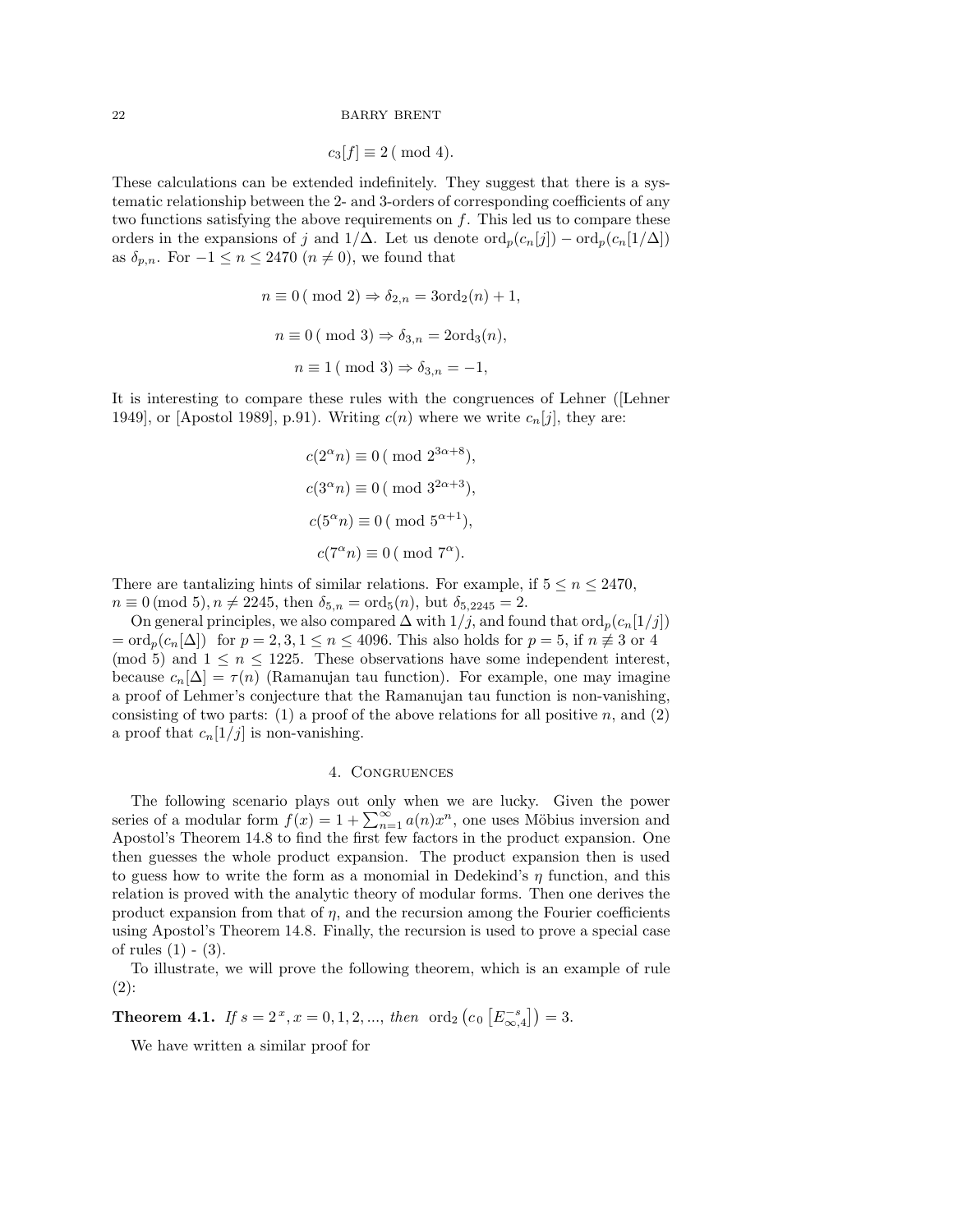Theorem 4.2. *If*  $s = 2^x D, D = 1, 3, or 5, x = 0, 1, 2, ...,$  *then*  $\Delta^{-s}$  *lies in*  $C_2$ *.* 

which a reader can reproduce by imitating part of the proof of Theorem 4.1. The proof of Theorem 4.2 is simpler, because there is no need to derive the product expansions, but, as D increases, it becomes messy. It seems that this process can be continued, but we have no reason to believe that it will work for every odd D. We would be surprised if similar verifications of rule (1) could not also be written for ord<sub>3</sub>  $(c_0 [Δ^{-s}]).$ 

*Proof of Theorem 4.1.* The Fourier series of  $E_{\infty,4}$  is monic integral, and therefore so are those of its integral powers. Thus the terms  $R(n - a)$  on the right side of (2-21) are integral. If  $s = 2^x$ , then  $0 < n < s$  implies that  $\text{ord}_2(n) < x$ . So (2-21) implies that  $R(n) \equiv 0 \pmod{16}$ . Also, by (2-21):

(4-1) 
$$
R(s) = 8 \sum_{a=1}^{s} \sigma_1^{\text{alt}}(a) R(s-a).
$$

All the terms in the sum on the right side of (4-1), except the one corresponding to  $a = s$ , are congruent to zero modulo 16. Therefore,  $R(s) \equiv 8\sigma_1^{\text{alt}}(s)R(0) \equiv$  $8(2^x+2^{x-1}+\ldots+2-1)\cdot 1 \equiv 8 \pmod{16}$ . Thus,  $\text{ord}_2(R(s)) = 3$ . But  $R(s) = c_0[E_{\infty,4}^{-s}]$ .  $\Box$ 

For the project of improving the bound in Theorem 2.1 in the case  $h \equiv 2 \pmod{4}$ , the non-vanishing of the constant terms of the Fourier expansions of the  $T_{2,h}$  forms is the key to our approach. We state some partial results in this direction for  $T$ series of both levels. The arguments follow the approach used above and appear in [Brent 1994], Chapter 5.

**Theorem 4.3.** *If*  $h \equiv 8 \pmod{12}$  *and*  $r(1, h) = 2^x, x \ge 1$ , *then*  $c_0[T_h] \equiv 16$  $(mod 32)$ *. If*  $h \equiv 2 \pmod{12}$  and  $r(1, h) = 2^x, x \ge 1$ , then  $c_0[T_h] \equiv 8 \pmod{32}$ *. If*  $h = 2<sup>x</sup> - 6 > 0$ , then  $c_0[T_{2,h}] ≡ 8 \pmod{16}$ *. If*  $h = 2<sup>x</sup> - 4 > 0$ , then  $c_0[T_{2,h}] ≡ 16$ ( mod 32)*.*

## 5. Applications to the theory of quadratic forms

5.1 Quadratic forms and modular forms. We tell how certain quadratic forms give rise to level two modular forms. For even v, set  $\mathbf{x} = {}^{t}(x_1, ..., x_v)$ , so that x is a column vector. Let  $A$  be an  $v$  by  $v$  square symmetric matrix with integer entries, even entries on the diagonal, and positive eigenvalues. Then  $Q_A(\mathbf{x}) = {}^t\mathbf{x} A\mathbf{x}$  is a homogenous second degree polynomial in the  $x_i$ . We refer to  $Q_A$  as the even positive-definite quadratic form associated to A. If  $\mathbf{x} \in \mathbf{Z}^v$ , then  $Q_A(\mathbf{x})$  is a nonnegative even number, which is zero only if  $x$  is the zero vector. The level of  $Q_A$  is the smallest positive integer N such that  $NA^{-1}$  also has integer entries and even entries on the diagonal. Let  $\#Q_A^{-1}(n)$  denote the cardinality of the inverse image in  $\mathbf{Z}^v$  of an integer n under the quadratic form  $Q_A$ .

**Proposition 5.1.** *Suppose that*  $Q_A$  *is a level two quadratic form. Then the func-* $\text{tion } \Theta_A : \mathfrak{H} \to \mathbf{C} \text{ satisfying}$ 

(5-1) 
$$
\Theta_A(z) = \sum_{n=0}^{\infty} \#Q_A^{-1}(2n)q^n
$$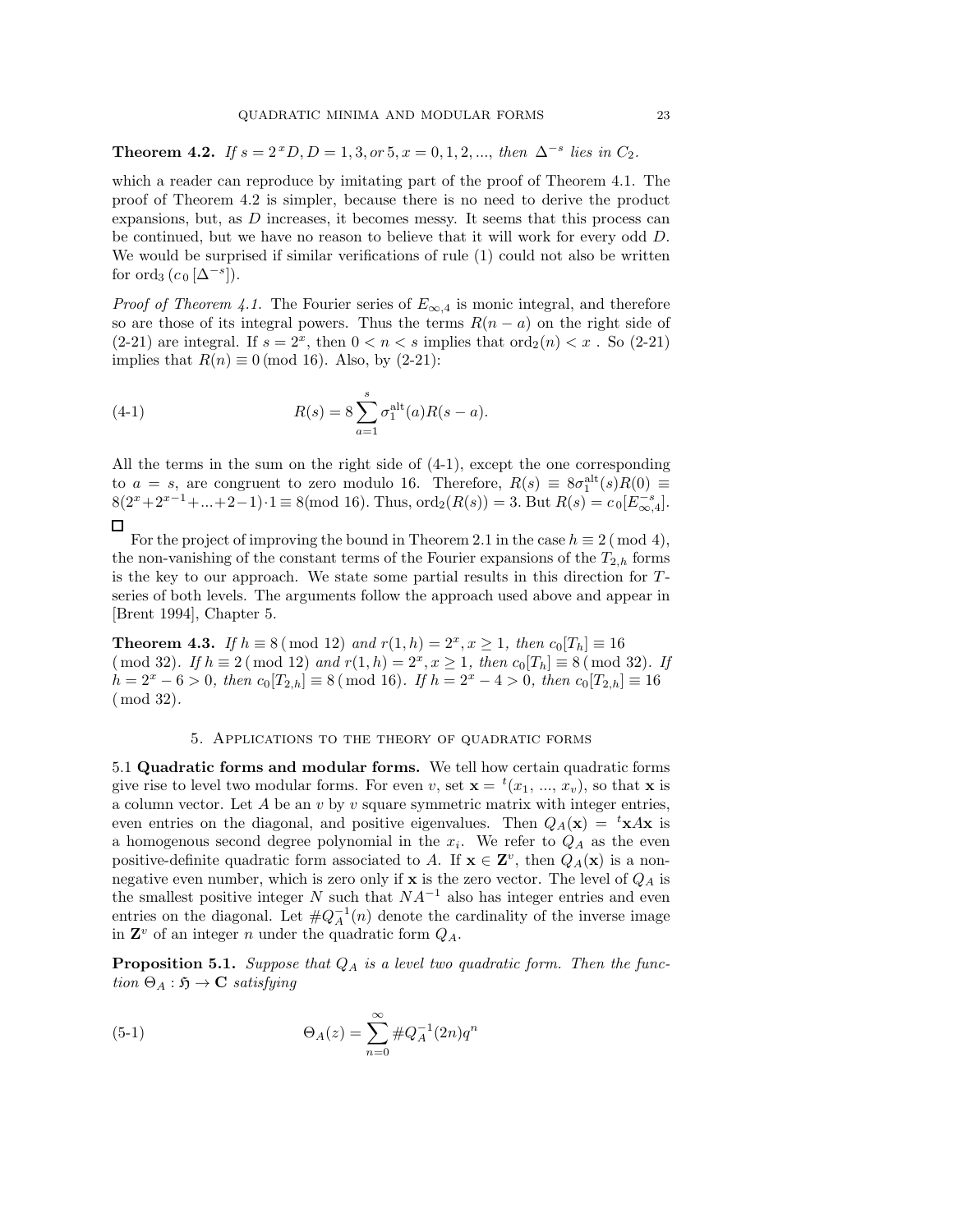*lies in*  $M(2, \frac{v}{2})$ .

*Proof.* We use machinery from [Miyake 1989]. Let  $\chi : \mathbf{Z} \to \mathbf{C}$  be a Dirichlet character mod N, and  $\alpha \in \Gamma_0(N)$  be the matrix

$$
\alpha = \begin{pmatrix} a & b \\ c & d \end{pmatrix}.
$$

By abuse of notation we also let  $\chi$  denote the character  $\chi : \Gamma_0(N) \to \mathbb{C}$  which acts by the map  $\alpha \mapsto \chi(d)$ . We have the stroke operator  $f|_h$ :

$$
(f|_h\alpha)(z) = (cz+d)^{-h}f(\alpha z) \qquad (z \in \mathfrak{H}).
$$

We write  $M(h, \Gamma_0(N), \chi)$  for the vector space of functions f holomorphic on  $\mathfrak{H}^*$  such that  $f|_h \alpha = \chi(\alpha) f$  for all  $\alpha \in \Gamma_0(N)$ . Thus  $M(h, \Gamma_0(2), \chi)$  and  $M(2, h)$  coincide for trivial  $\chi$ . The space  $M(h, \Gamma_0(N), \chi)$  is itself trivial if  $\chi(-1) \neq (-1)^h$ . ([Miyake 1989], Lemma 4.3.2, p.115). Thus the only non-trivial space  $M(h, \Gamma_0(2), \chi)$  is  $M(2,h).$ 

Let  $(n|m)$  be the Kronecker symbol. Let  $A^{-1} = (b_{ij})$ . We put

$$
\psi_A(m) = ((-1)^{v/2} det A|m)
$$

and

$$
\Delta_A = \sum_{1 \le i,j \le v} b_{ij} \partial^2 / \partial x_i \partial x_j.
$$

A spherical function of degree  $\nu$  with respect to A is a complex homogenous polynomial  $P(x_1, ..., x_v) = P(\mathbf{m})$  (say) of degree  $\nu$  annihilated by  $\Delta_A$ . For  $z \in \mathfrak{H}$ , let

$$
\theta_{A,P}(z) = \sum_{\mathbf{m}\in \mathbf{Z}^v} P(\mathbf{m}) \exp\left(2\pi i \frac{Q_A(\mathbf{m})}{2} z\right).
$$

Then  $\theta_{A,P} \in M(\frac{v}{2} + \nu, \Gamma_0(2), \psi_A)$ . ([Miyake 1989], (3), p.192). Evidently,

$$
\Theta_A = \theta_{A,1} \in M\left(\frac{v}{2}, \Gamma_0(2), \psi_A\right).
$$

In particular,  $M(\frac{v}{2}, \Gamma_0(2), \psi_A)$  is non-trivial, so it must be  $M(2, \frac{v}{2})$ . Since  $M(2, h)$  is non-trivial only for even h, it also follows that  $4|v$ .

5.2 Quadratic minima. In this section we apply Theorem 2.1 to the problem of quadratic minima. It is possible to improve the result slightly by an application of Theorem 4.3 to the sparse family of weights  $h \equiv 2 \pmod{4}$  mentioned there. It would be substantially improved by a proof that the constant term of  $T_{2,h}$  is non-zero for all  $h \equiv 2 \pmod{4}$ , since this would improve Theorem 2.1.

Theorem 5.1. *If* Q *is a level two even positive-definite quadratic form in* v *variables,* 8|v, then Q represents a positive integer  $2n \leq 2 + \frac{v}{4}$ . If  $v \equiv 4 \pmod{8}$ , then  $Q$  represents a positive integer  $2n \leq 2 + \frac{v}{2}$ .

*Proof.* Let A be the matrix associated to Q, so that  $Q = Q_A$ . Suppose  $v = 8u$ . Then  $\Theta_A \in M(2, 4u)$  by Proposition 5.1. By Theorem 2.1,  $\#Q_A^{-1}(2n) \neq 0$  for some  $n, 1 \le n \le r(2, 4u) = 1+u$ . That is, Q represents an integer  $2n \le 2(1+u) = 2+\frac{v}{4}$ . On the other hand, suppose  $v = 8u+4$ . Then  $\Theta_A \in M(2, 4u+2)$ , and  $\#Q_A^{-1}(2n) \neq 0$ for some  $n, 1 \leq n \leq 2r(2, 4u + 2) = 2(1 + u)$ . Thus Q represents an integer  $2n \leq 4 + 4u = 2 + \frac{v}{2}.$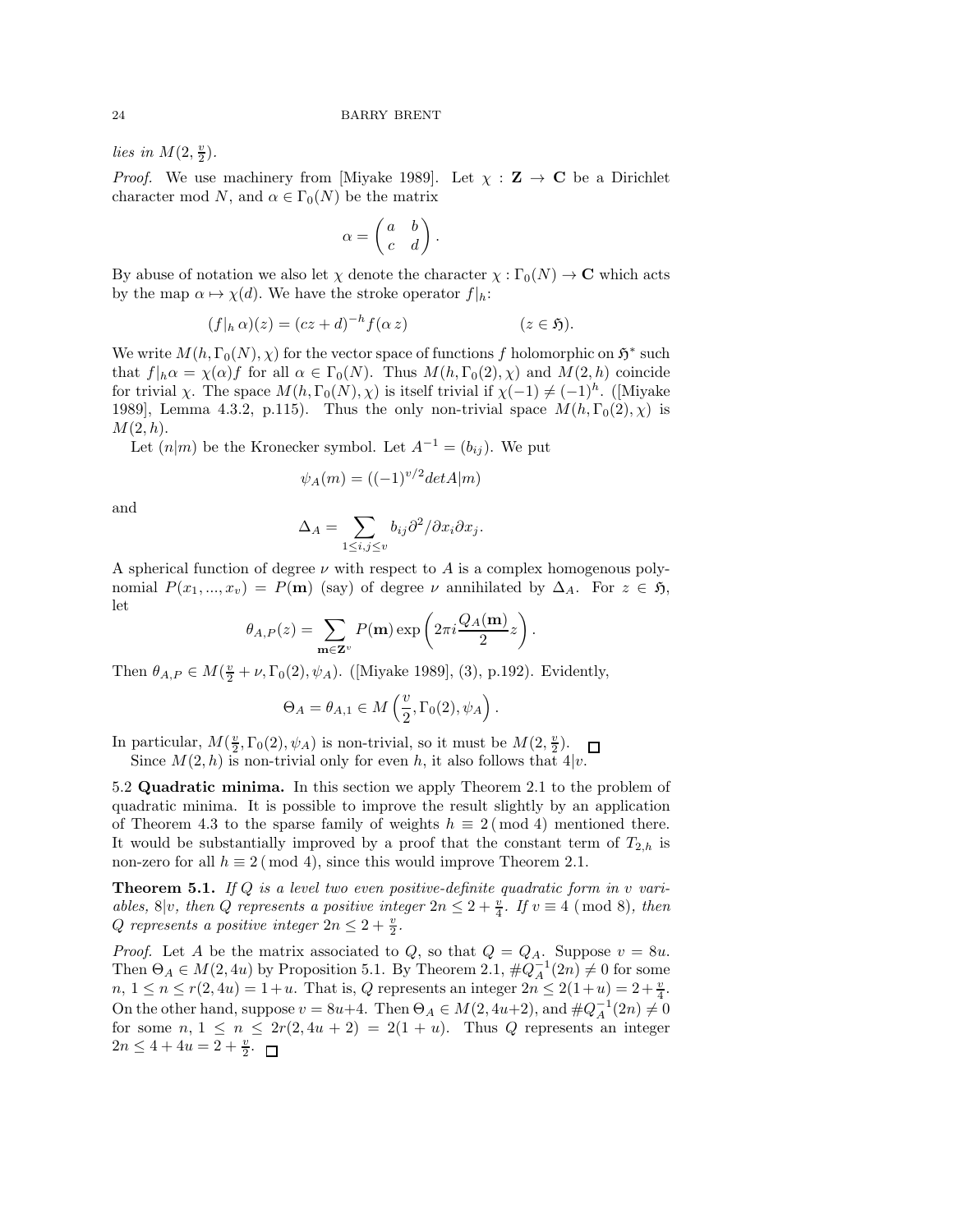### 6. Conclusion

We don't know how to frame natural descriptions of the families obeying the rules (1)-(3) from section 3. We will only remark that some of our experiments indicate that the arithmetic of the constant terms comes from the modularity of the underlying functions, but not from the properties of formal power series as they relate to Ramanujan's congruences for the Ramanujan  $\tau$  function. At the suggestion of Glenn Stevens, we formed non-modular series obeying the Ramanujan congruences and checked the constant terms of their negative powers without turning up examples of rules (1)-(3). It seems to be the modularity of  $\Delta$ , for example, but not in a direct way its obedience to the Ramanujan congruences, that causes it to obey rule (1).

On the basis of the observations reported in section 3, we could make many narrow conjectures. Several seem to be worth stating.

### Conjecture 1.

- *(i)* The constant terms of the  $T_{2,h}$  follow rule (2).
- $(iii)$  The forms  $\Delta^{-s}$  and  $j^s$ , *s a* positive integer, follow rule (1).
- *(iii) The forms* ∆<sup>−</sup><sup>1</sup> *and* j *satisfy the relations of section 3.3 for all non-zero integers*  $n \ge -1$ .

Part (i) of Conjecture 1 implies

**Conjecture 2.** *Suppose*  $f \in M(2,h)$  *with Fourier expansion at infinity* 

$$
f(z) = \sum_{n=0}^{\infty} A_n q^n, \ A_0 \neq 0.
$$

*If*  $h \equiv 2 \pmod{4}$ *, then some*  $A_n \neq 0, 1 \leq n \leq 1 + r(2, h)$ *.* 

In turn, Conjecture 2 implies

Conjecture 3. *If* Q *is a level two or weakly level one even positive-definite quadratic form in* v *variables,*  $v \equiv 4 \pmod{8}$ *, then* Q *represents a positive integer*  $2n \leq 3 + \frac{v}{4}$ .

#### **REFERENCES**

- [Adelberg I,1992] A. Adelberg, Irreducible factors and p-adic poles of higher order Bernoulli polynomials, C. R. Math Rep. Acad. Sci. Canada XIV, no. 4, August, 173-178.
- [Adelberg II, 1992] A. Adelberg, On the degrees of irreducible factors of higher order Bernoulli polynomials, Acta Arith. 62 (1992), 329-342.
- [Adelberg III, 1996] A. Adelberg, Congruences of p-adic integer order Bernoulli Numbers, Journal of number theory 59 (1996), 374-388.
- [Apostol 1976] T.M. Apostol, Introduction to Analytic Number Theory, Springer-Verlag, New York Berlin Heidelberg Tokyo, 1976.

[Apostol 1989] T.M. Apostol, Modular Functions and Dirichlet Series in Number Theory, Second Edition, Springer-Verlag, New York Berlin Heidelberg London Paris Tokyo Hong-Kong, 1989.

- [Brent 1994] B. Brent, The initial segment of the Fourier series of a modular form with constant term, Thesis, Boston University, 1994.
- [Kimura 1988] N. Kimura, On the degree of an irreducible factor of the Bernoulli polnomials, Acta Arith. 50 (1988), 243-249.
- [Lehner 1949] J. Lehner, Further congruence properties of the Fourier coefficients of the modular *invariant*  $j(\tau)$ , Amer. J. Math. **71** (1949), 373-386.